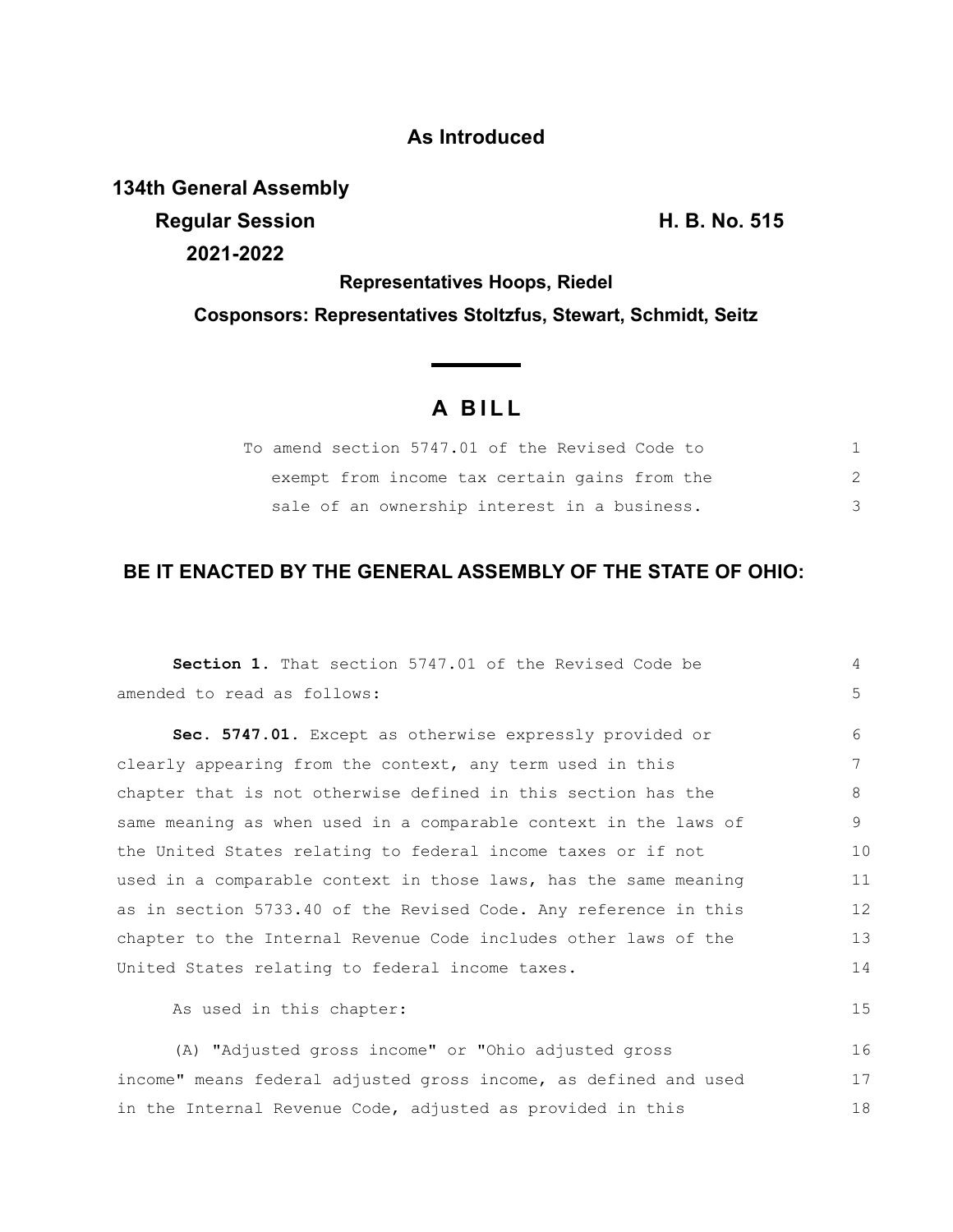#### section: (1) Add interest or dividends on obligations or securities of any state or of any political subdivision or authority of any state, other than this state and its subdivisions and authorities. (2) Add interest or dividends on obligations of any authority, commission, instrumentality, territory, or possession of the United States to the extent that the interest or dividends are exempt from federal income taxes but not from state income taxes. (3) Deduct interest or dividends on obligations of the United States and its territories and possessions or of any authority, commission, or instrumentality of the United States to the extent that the interest or dividends are included in federal adjusted gross income but exempt from state income taxes under the laws of the United States. (4) Deduct disability and survivor's benefits to the extent included in federal adjusted gross income. (5) Deduct the following, to the extent not otherwise deducted or excluded in computing federal or Ohio adjusted gross income: (a) Benefits under Title II of the Social Security Act and tier 1 railroad retirement; (b) Railroad retirement benefits, other than tier 1 19 20 21 22 23 24 25 26 27 28 29 30 31 32 33 34 35 36 37 38 39 40 41 42

(6) Deduct the amount of wages and salaries, if any, not otherwise allowable as a deduction but that would have been 45 46

railroad retirement benefits, to the extent such amounts are

exempt from state taxation under federal law.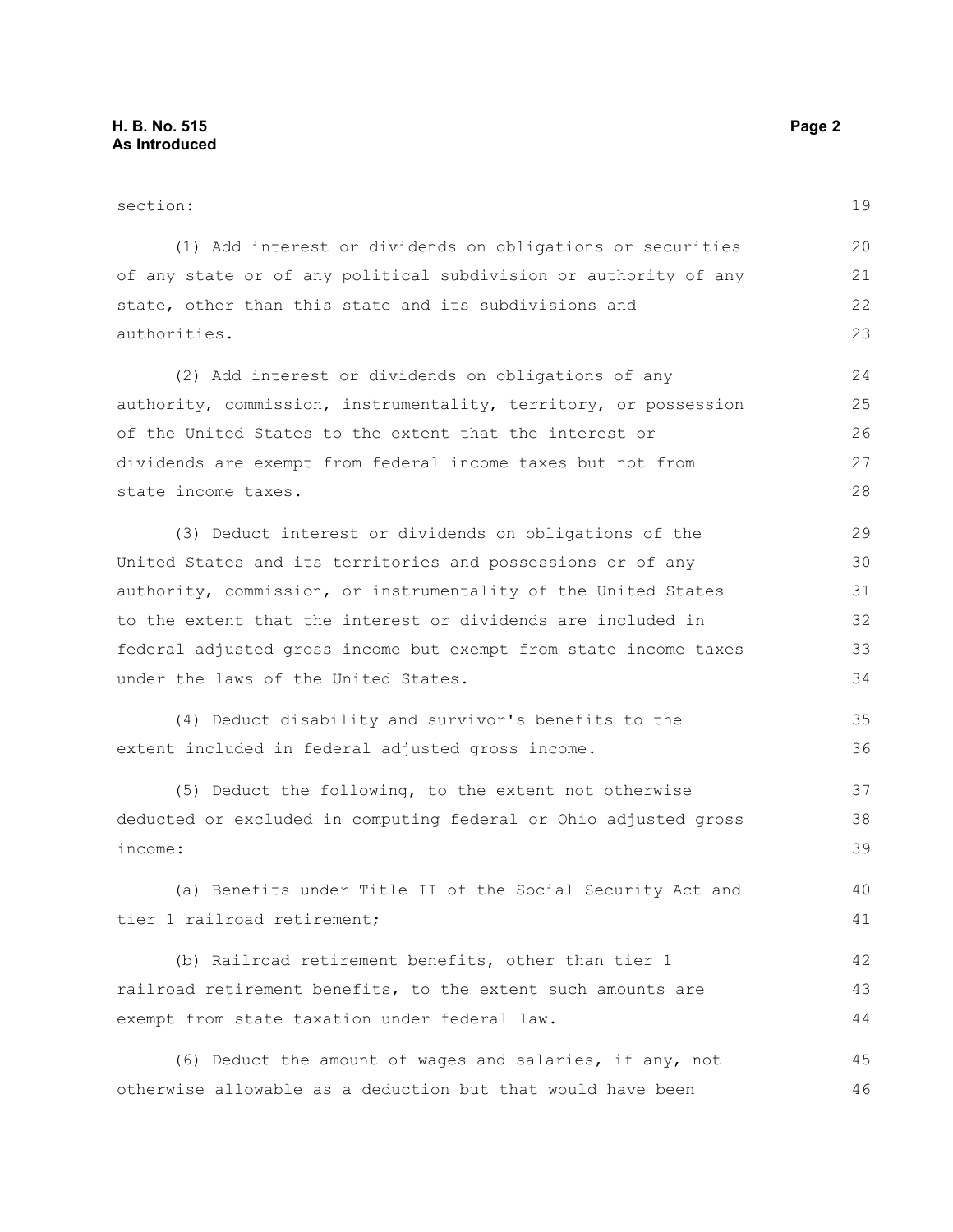#### **H. B. No. 515** Page 3 **As Introduced**

allowable as a deduction in computing federal adjusted gross income for the taxable year, had the work opportunity tax credit allowed and determined under sections 38, 51, and 52 of the Internal Revenue Code not been in effect. 47 48 49 50

(7) Deduct any interest or interest equivalent on public obligations and purchase obligations to the extent that the interest or interest equivalent is included in federal adjusted gross income.

(8) Add any loss or deduct any gain resulting from the sale, exchange, or other disposition of public obligations to the extent that the loss has been deducted or the gain has been included in computing federal adjusted gross income.

(9) Deduct or add amounts, as provided under section 5747.70 of the Revised Code, related to contributions to variable college savings program accounts made or tuition units purchased pursuant to Chapter 3334. of the Revised Code. 59 60 61 62

(10)(a) Deduct, to the extent not otherwise allowable as a deduction or exclusion in computing federal or Ohio adjusted gross income for the taxable year, the amount the taxpayer paid during the taxable year for medical care insurance and qualified long-term care insurance for the taxpayer, the taxpayer's spouse, and dependents. No deduction for medical care insurance under division (A)(10)(a) of this section shall be allowed either to any taxpayer who is eligible to participate in any subsidized health plan maintained by any employer of the taxpayer or of the taxpayer's spouse, or to any taxpayer who is entitled to, or on application would be entitled to, benefits under part A of Title XVIII of the "Social Security Act," 49 Stat. 620 (1935), 42 U.S.C. 301, as amended. For the purposes of division (A)(10)(a) of this section, "subsidized health plan" 63 64 65 66 67 68 69 70 71 72 73 74 75 76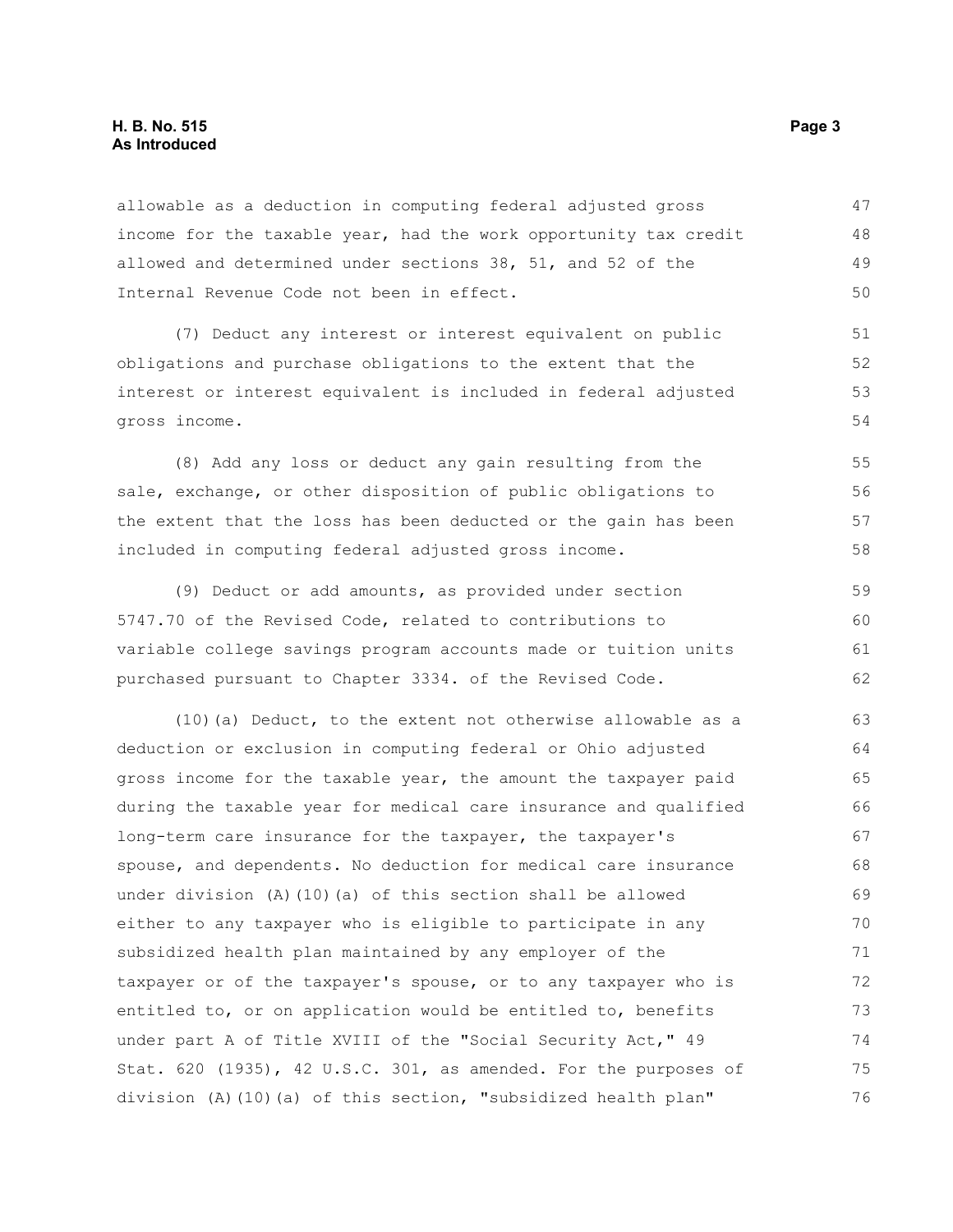#### **H. B. No. 515 Page 4 As Introduced**

means a health plan for which the employer pays any portion of the plan's cost. The deduction allowed under division  $(A)$  (10)(a) of this section shall be the net of any related premium refunds, related premium reimbursements, or related insurance premium dividends received during the taxable year. 77 78 79 80 81

(b) Deduct, to the extent not otherwise deducted or excluded in computing federal or Ohio adjusted gross income during the taxable year, the amount the taxpayer paid during the taxable year, not compensated for by any insurance or otherwise, for medical care of the taxpayer, the taxpayer's spouse, and dependents, to the extent the expenses exceed seven and one-half per cent of the taxpayer's federal adjusted gross income. 82 83 84 85 86 87 88

(c) For purposes of division (A)(10) of this section, "medical care" has the meaning given in section 213 of the Internal Revenue Code, subject to the special rules, limitations, and exclusions set forth therein, and "qualified long-term care" has the same meaning given in section 7702B(c) of the Internal Revenue Code. Solely for purposes of division (A)(10)(a) of this section, "dependent" includes a person who otherwise would be a "qualifying relative" and thus a "dependent" under section 152 of the Internal Revenue Code but for the fact that the person fails to meet the income and support limitations under section  $152(d)$  (1)(B) and (C) of the Internal Revenue Code. 89 90 91 92 93 94 95 96 97 98 99 100

(11)(a) Deduct any amount included in federal adjusted gross income solely because the amount represents a reimbursement or refund of expenses that in any year the taxpayer had deducted as an itemized deduction pursuant to section 63 of the Internal Revenue Code and applicable United States department of the treasury regulations. The deduction 101 102 103 104 105 106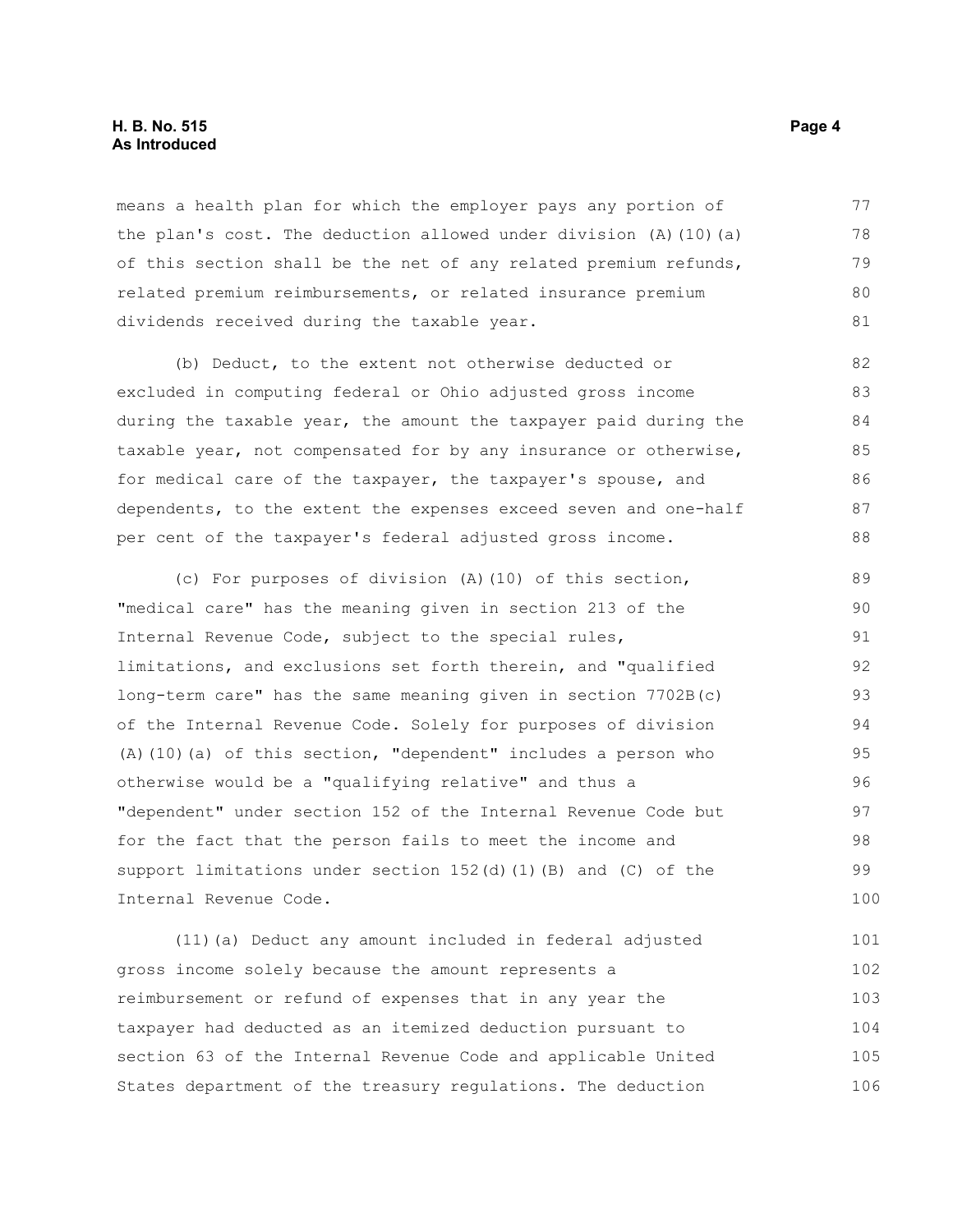otherwise allowed under division (A)(11)(a) of this section shall be reduced to the extent the reimbursement is attributable to an amount the taxpayer deducted under this section in any taxable year. 107 108 109 110

(b) Add any amount not otherwise included in Ohio adjusted gross income for any taxable year to the extent that the amount is attributable to the recovery during the taxable year of any amount deducted or excluded in computing federal or Ohio adjusted gross income in any taxable year. 111 112 113 114 115

(12) Deduct any portion of the deduction described in section 1341(a)(2) of the Internal Revenue Code, for repaying previously reported income received under a claim of right, that meets both of the following requirements: 116 117 118 119

(a) It is allowable for repayment of an item that was included in the taxpayer's adjusted gross income for a prior taxable year and did not qualify for a credit under division (A) or (B) of section 5747.05 of the Revised Code for that year; 120 121 122 123

(b) It does not otherwise reduce the taxpayer's adjusted gross income for the current or any other taxable year.

(13) Deduct an amount equal to the deposits made to, and net investment earnings of, a medical savings account during the taxable year, in accordance with section 3924.66 of the Revised Code. The deduction allowed by division (A)(13) of this section does not apply to medical savings account deposits and earnings otherwise deducted or excluded for the current or any other taxable year from the taxpayer's federal adjusted gross income. 126 127 128 129 130 131 132

(14)(a) Add an amount equal to the funds withdrawn from a medical savings account during the taxable year, and the net investment earnings on those funds, when the funds withdrawn 133 134 135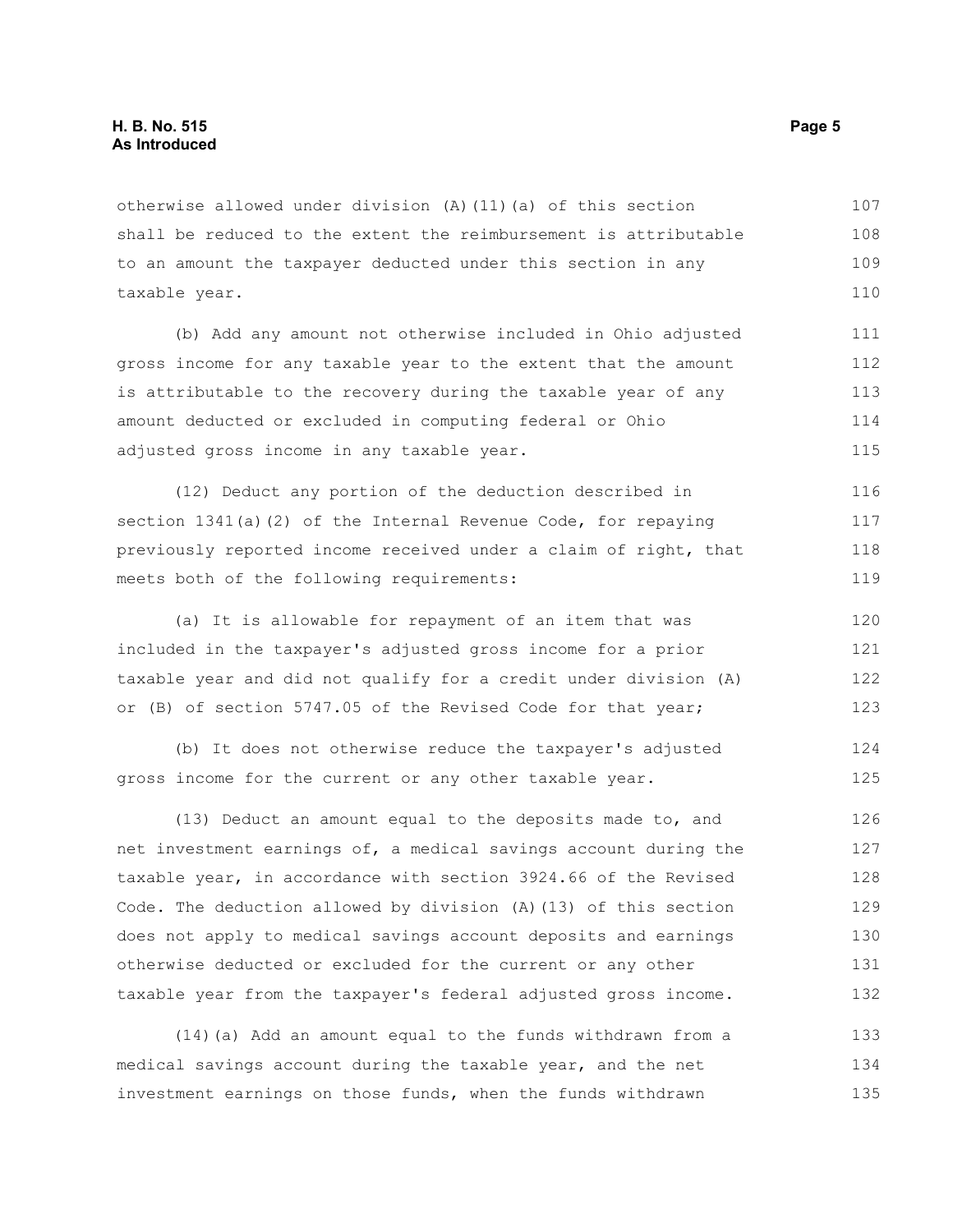were used for any purpose other than to reimburse an account holder for, or to pay, eligible medical expenses, in accordance with section 3924.66 of the Revised Code; 136 137 138

(b) Add the amounts distributed from a medical savings account under division (A)(2) of section 3924.68 of the Revised Code during the taxable year. 139 140 141

(15) Add any amount claimed as a credit under section 5747.059 of the Revised Code to the extent that such amount satisfies either of the following: 142 143 144

(a) The amount was deducted or excluded from the computation of the taxpayer's federal adjusted gross income as required to be reported for the taxpayer's taxable year under the Internal Revenue Code; 145 146 147 148

(b) The amount resulted in a reduction of the taxpayer's federal adjusted gross income as required to be reported for any of the taxpayer's taxable years under the Internal Revenue Code. 149 150 151

(16) Deduct the amount contributed by the taxpayer to an individual development account program established by a county department of job and family services pursuant to sections 329.11 to 329.14 of the Revised Code for the purpose of matching funds deposited by program participants. On request of the tax commissioner, the taxpayer shall provide any information that, in the tax commissioner's opinion, is necessary to establish the amount deducted under division (A)(16) of this section. 152 153 154 155 156 157 158 159

(17)(a)(i) Subject to divisions (A)(17)(a)(iii),  $(iv)$ , and (v) of this section, add five-sixths of the amount of depreciation expense allowed by subsection (k) of section 168 of the Internal Revenue Code, including the taxpayer's proportionate or distributive share of the amount of 160 161 162 163 164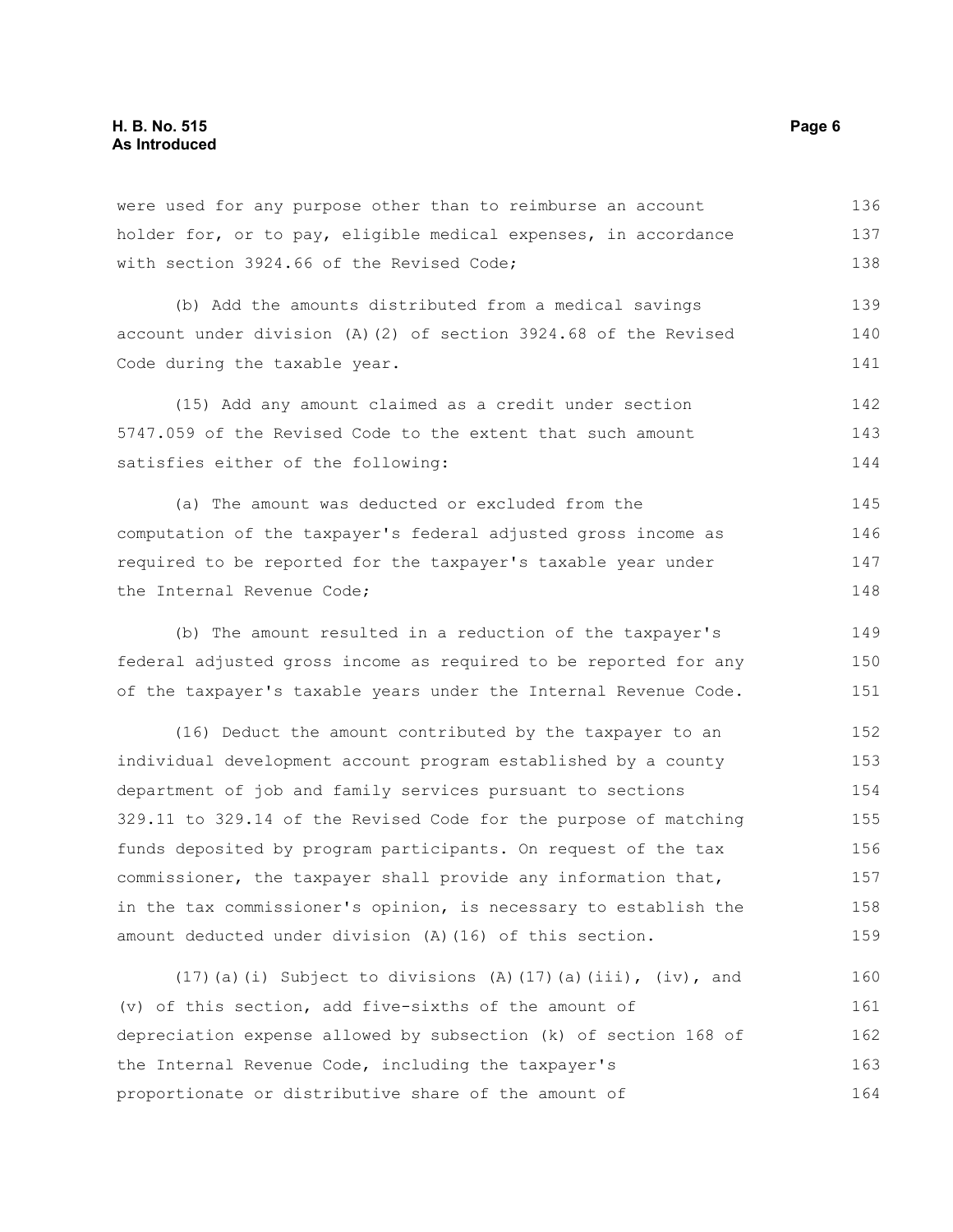depreciation expense allowed by that subsection to a passthrough entity in which the taxpayer has a direct or indirect ownership interest.

(ii) Subject to divisions (A)(17)(a)(iii), (iv), and (v) of this section, add five-sixths of the amount of qualifying section 179 depreciation expense, including the taxpayer's proportionate or distributive share of the amount of qualifying section 179 depreciation expense allowed to any pass-through entity in which the taxpayer has a direct or indirect ownership interest. 168 169 170 171 172 173 174

(iii) Subject to division (A)(17)(a)(v) of this section, for taxable years beginning in 2012 or thereafter, if the increase in income taxes withheld by the taxpayer is equal to or greater than ten per cent of income taxes withheld by the taxpayer during the taxpayer's immediately preceding taxable year, "two-thirds" shall be substituted for "five-sixths" for the purpose of divisions  $(A)$  (17)(a)(i) and (ii) of this section. 175 176 177 178 179 180 181

(iv) Subject to division (A)(17)(a)(v) of this section, for taxable years beginning in 2012 or thereafter, a taxpayer is not required to add an amount under division (A)(17) of this section if the increase in income taxes withheld by the taxpayer and by any pass-through entity in which the taxpayer has a direct or indirect ownership interest is equal to or greater than the sum of (I) the amount of qualifying section 179 depreciation expense and (II) the amount of depreciation expense allowed to the taxpayer by subsection (k) of section 168 of the Internal Revenue Code, and including the taxpayer's proportionate or distributive shares of such amounts allowed to any such pass-through entities. 182 183 184 185 186 187 188 189 190 191 192 193

(v) If a taxpayer directly or indirectly incurs a net

165 166 167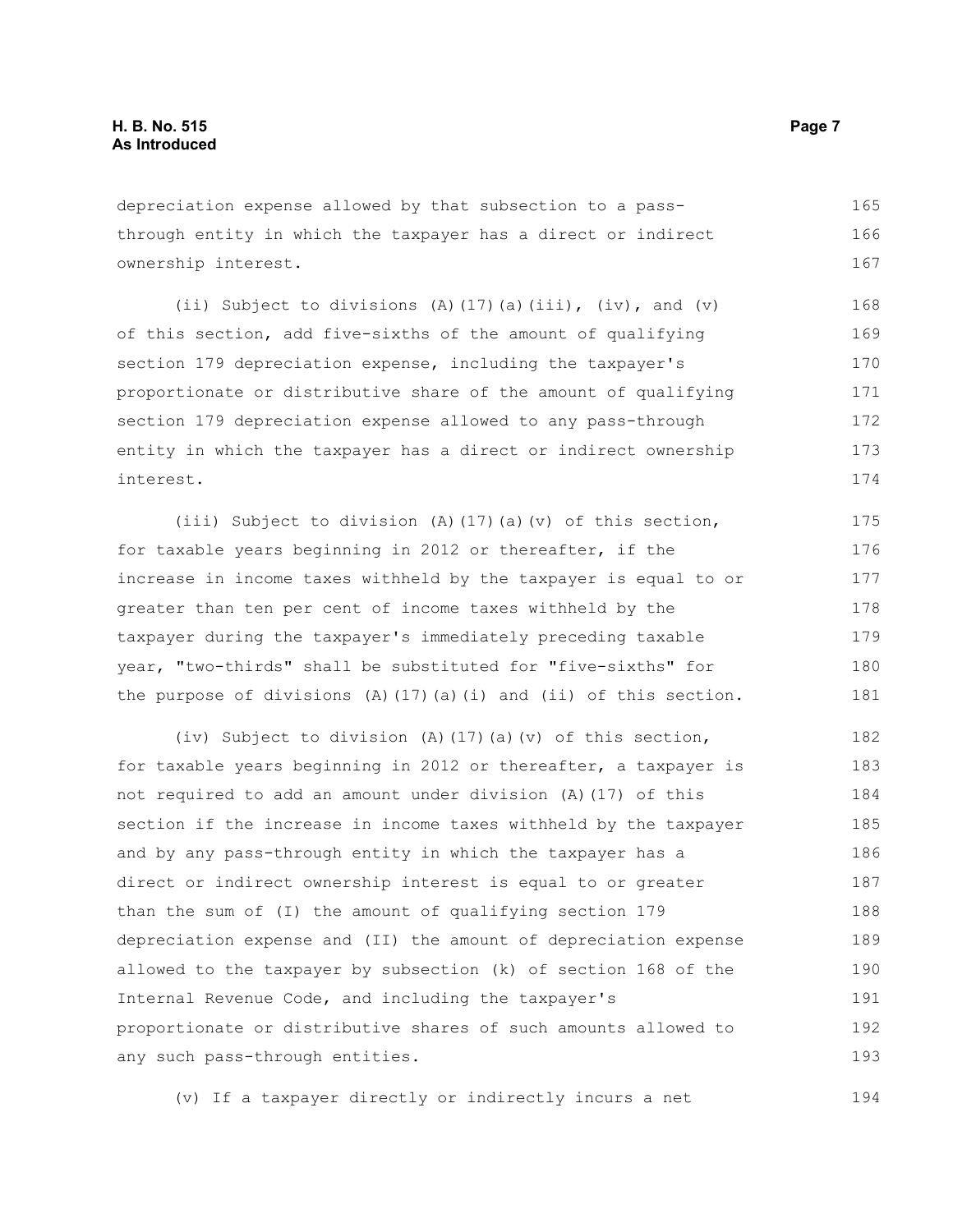#### **H. B. No. 515 Page 8 As Introduced**

operating loss for the taxable year for federal income tax purposes, to the extent such loss resulted from depreciation expense allowed by subsection (k) of section 168 of the Internal Revenue Code and by qualifying section 179 depreciation expense, "the entire" shall be substituted for "five-sixths of the" for the purpose of divisions  $(A)$  (17)(a)(i) and (ii) of this section. 195 196 197 198 199 200

The tax commissioner, under procedures established by the commissioner, may waive the add-backs related to a pass-through entity if the taxpayer owns, directly or indirectly, less than five per cent of the pass-through entity. 201 202 203 204

(b) Nothing in division (A)(17) of this section shall be construed to adjust or modify the adjusted basis of any asset. 205 206

(c) To the extent the add-back required under division (A) (17)(a) of this section is attributable to property generating nonbusiness income or loss allocated under section 5747.20 of the Revised Code, the add-back shall be sitused to the same location as the nonbusiness income or loss generated by the property for the purpose of determining the credit under division (A) of section 5747.05 of the Revised Code. Otherwise, the add-back shall be apportioned, subject to one or more of the four alternative methods of apportionment enumerated in section 5747.21 of the Revised Code. 207 208 209 210 211 212 213 214 215 216

(d) For the purposes of division (A)(17)(a)(v) of this section, net operating loss carryback and carryforward shall not include the allowance of any net operating loss deduction carryback or carryforward to the taxable year to the extent such loss resulted from depreciation allowed by section 168(k) of the Internal Revenue Code and by the qualifying section 179 depreciation expense amount. 217 218 219 220 221 222 223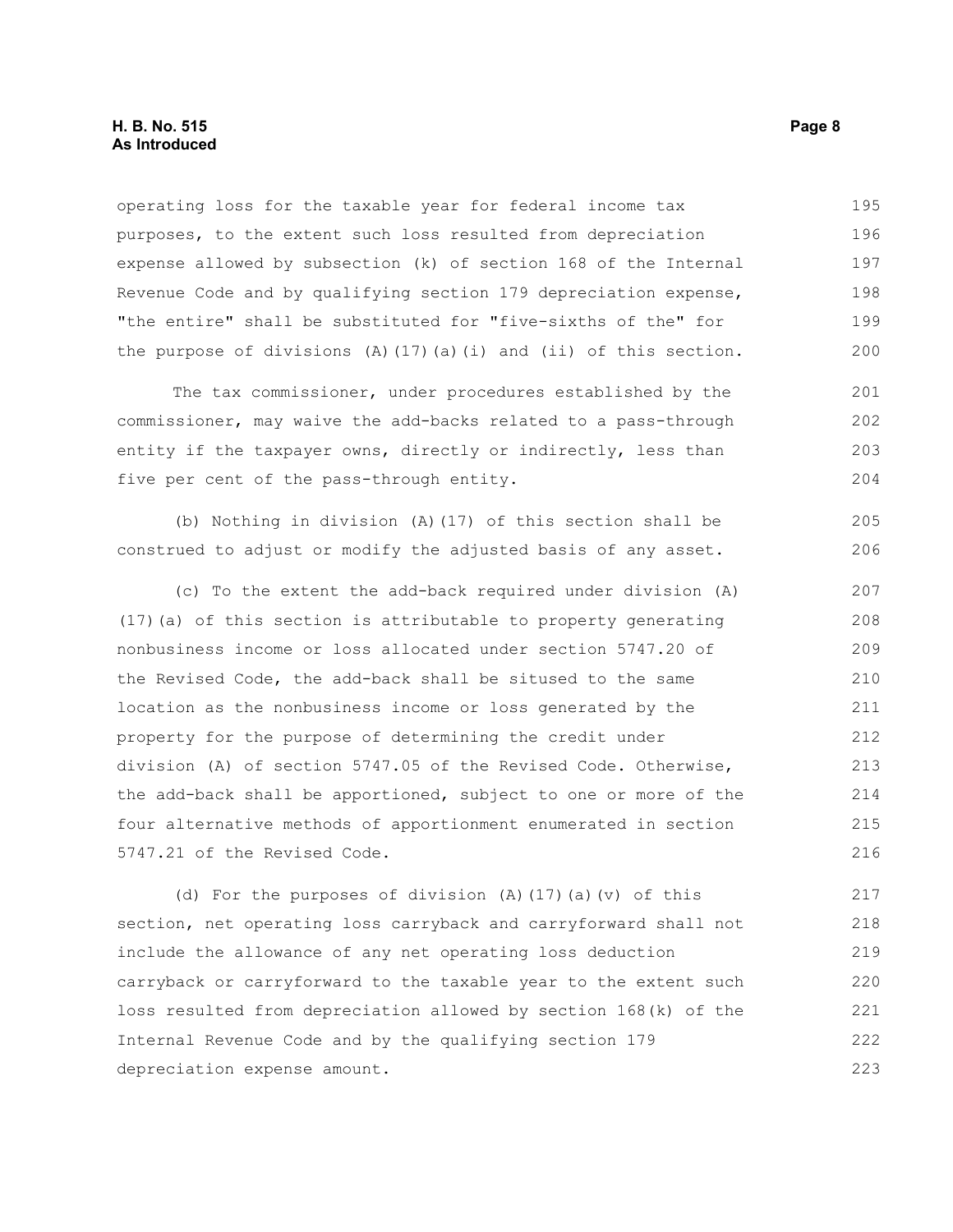(e) For the purposes of divisions (A)(17) and (18) of this section: 224 225

(i) "Income taxes withheld" means the total amount withheld and remitted under sections 5747.06 and 5747.07 of the Revised Code by an employer during the employer's taxable year. 226 227 228

(ii) "Increase in income taxes withheld" means the amount by which the amount of income taxes withheld by an employer during the employer's current taxable year exceeds the amount of income taxes withheld by that employer during the employer's immediately preceding taxable year. 229 230 231 232 233

(iii) "Qualifying section 179 depreciation expense" means the difference between (I) the amount of depreciation expense directly or indirectly allowed to a taxpayer under section 179 of the Internal Revised Code, and (II) the amount of depreciation expense directly or indirectly allowed to the taxpayer under section 179 of the Internal Revenue Code as that section existed on December 31, 2002.

(18)(a) If the taxpayer was required to add an amount under division (A)(17)(a) of this section for a taxable year, deduct one of the following: 241 242 243

(i) One-fifth of the amount so added for each of the five succeeding taxable years if the amount so added was five-sixths of qualifying section 179 depreciation expense or depreciation expense allowed by subsection (k) of section 168 of the Internal Revenue Code; 244 245 246 247 248

(ii) One-half of the amount so added for each of the two succeeding taxable years if the amount so added was two-thirds of such depreciation expense; 249 250 251

(iii) One-sixth of the amount so added for each of the six 252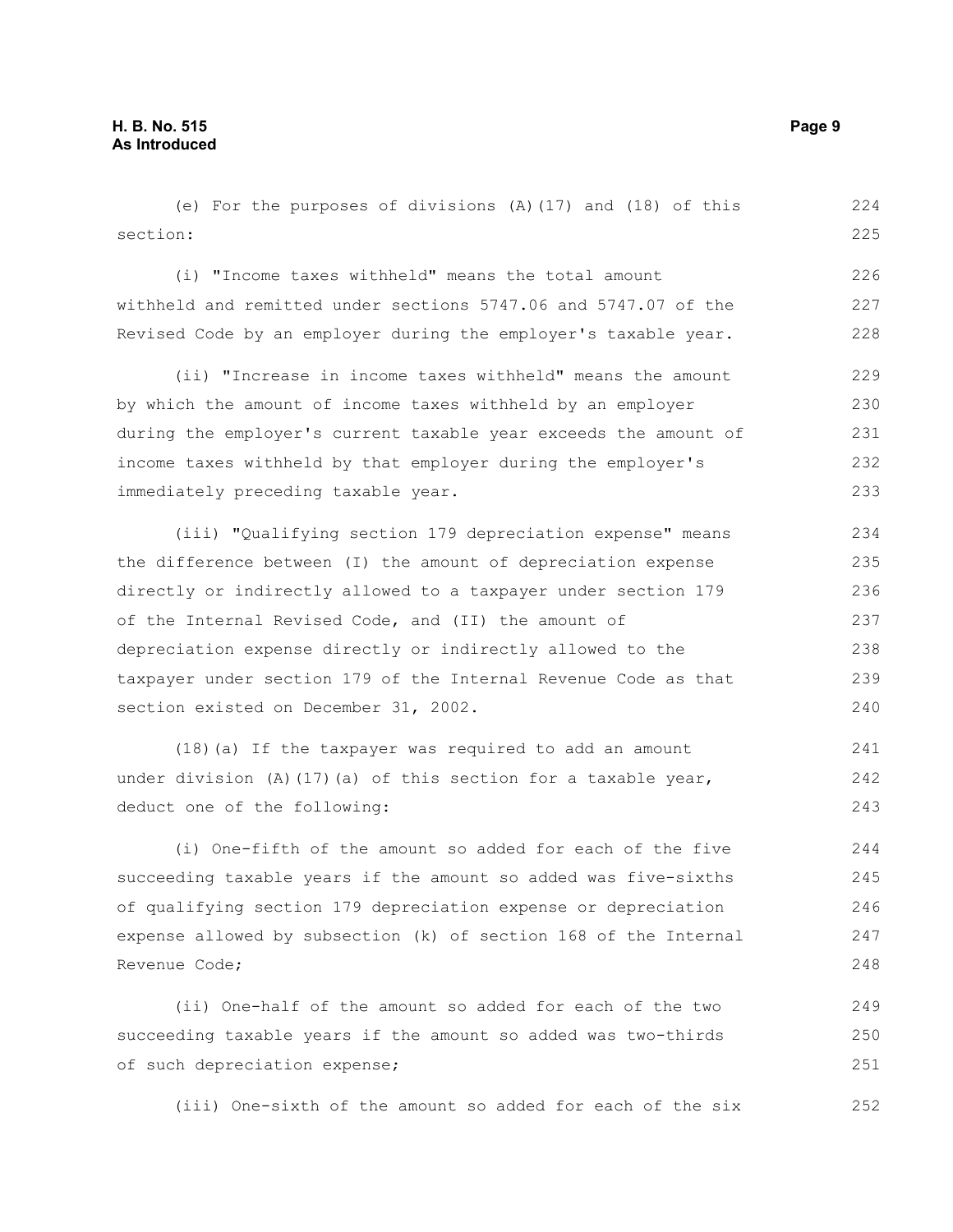succeeding taxable years if the entire amount of such depreciation expense was so added. 253 254

(b) If the amount deducted under division (A)(18)(a) of this section is attributable to an add-back allocated under division (A)(17)(c) of this section, the amount deducted shall be sitused to the same location. Otherwise, the add-back shall be apportioned using the apportionment factors for the taxable year in which the deduction is taken, subject to one or more of the four alternative methods of apportionment enumerated in section 5747.21 of the Revised Code. 255 256 257 258 259 260 261 262

(c) No deduction is available under division (A)(18)(a) of this section with regard to any depreciation allowed by section 168(k) of the Internal Revenue Code and by the qualifying section 179 depreciation expense amount to the extent that such depreciation results in or increases a federal net operating loss carryback or carryforward. If no such deduction is available for a taxable year, the taxpayer may carry forward the amount not deducted in such taxable year to the next taxable year and add that amount to any deduction otherwise available under division  $(A)$  (18)(a) of this section for that next taxable year. The carryforward of amounts not so deducted shall continue until the entire addition required by division  $(A)$  (17)(a) of this section has been deducted. 263 264 265 266 267 268 269 270 271 272 273 274 275

(19) Deduct, to the extent not otherwise deducted or excluded in computing federal or Ohio adjusted gross income for the taxable year, the amount the taxpayer received during the taxable year as reimbursement for life insurance premiums under section 5919.31 of the Revised Code. 276 277 278 279 280

(20) Deduct, to the extent not otherwise deducted or excluded in computing federal or Ohio adjusted gross income for 281 282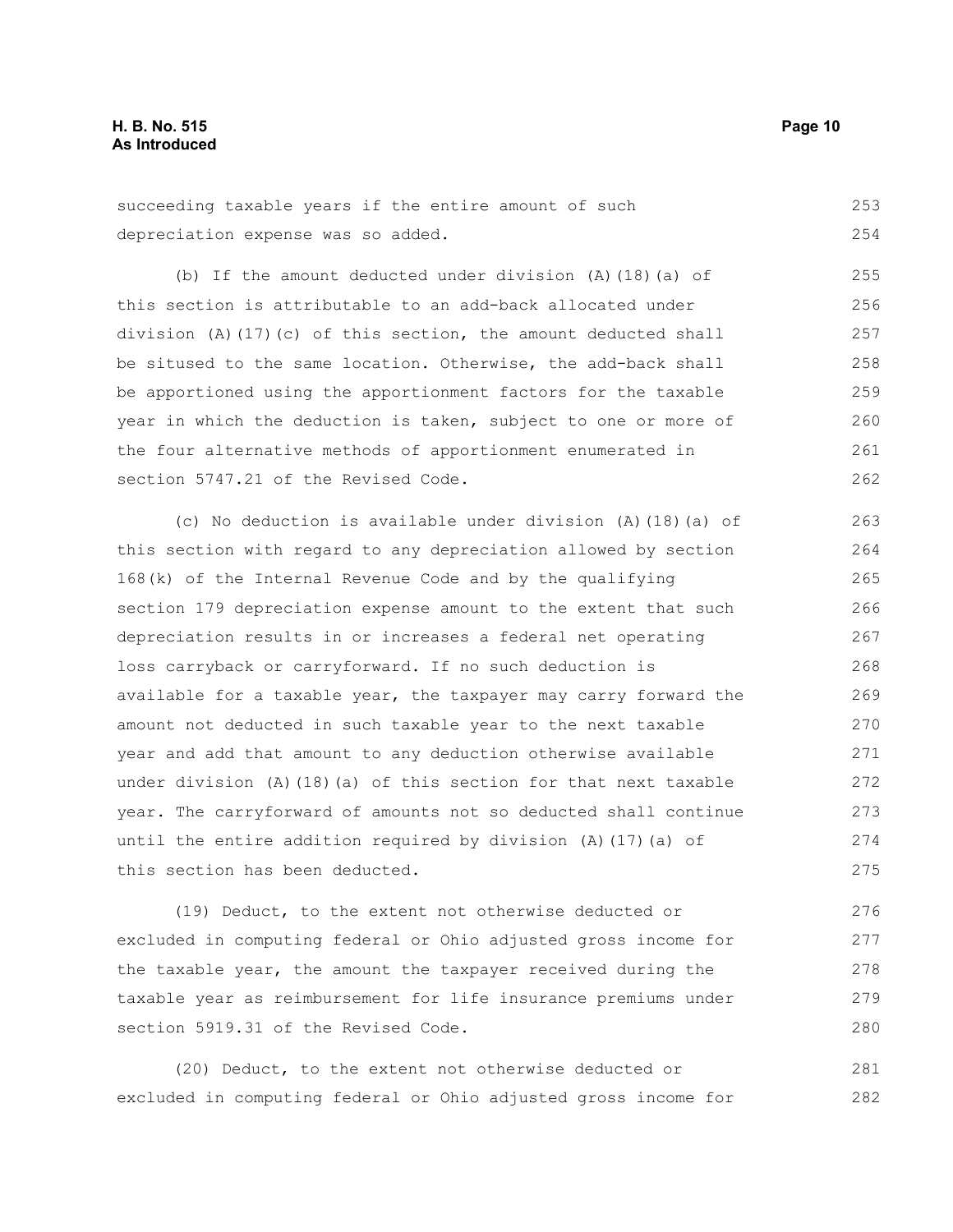the taxable year, the amount the taxpayer received during the taxable year as a death benefit paid by the adjutant general under section 5919.33 of the Revised Code. 283 284 285

(21) Deduct, to the extent included in federal adjusted gross income and not otherwise allowable as a deduction or exclusion in computing federal or Ohio adjusted gross income for the taxable year, military pay and allowances received by the taxpayer during the taxable year for active duty service in the United States army, air force, navy, marine corps, or coast guard or reserve components thereof or the national guard. The deduction may not be claimed for military pay and allowances received by the taxpayer while the taxpayer is stationed in this state. 286 287 288 289 290 291 292 293 294 295

(22) Deduct, to the extent not otherwise allowable as a deduction or exclusion in computing federal or Ohio adjusted gross income for the taxable year and not otherwise compensated for by any other source, the amount of qualified organ donation expenses incurred by the taxpayer during the taxable year, not to exceed ten thousand dollars. A taxpayer may deduct qualified organ donation expenses only once for all taxable years beginning with taxable years beginning in 2007. 296 297 298 299 300 301 302 303

For the purposes of division (A)(22) of this section: 304

(a) "Human organ" means all or any portion of a human liver, pancreas, kidney, intestine, or lung, and any portion of human bone marrow. 305 306 307

(b) "Qualified organ donation expenses" means travel expenses, lodging expenses, and wages and salary forgone by a taxpayer in connection with the taxpayer's donation, while living, of one or more of the taxpayer's human organs to another 308 309 310 311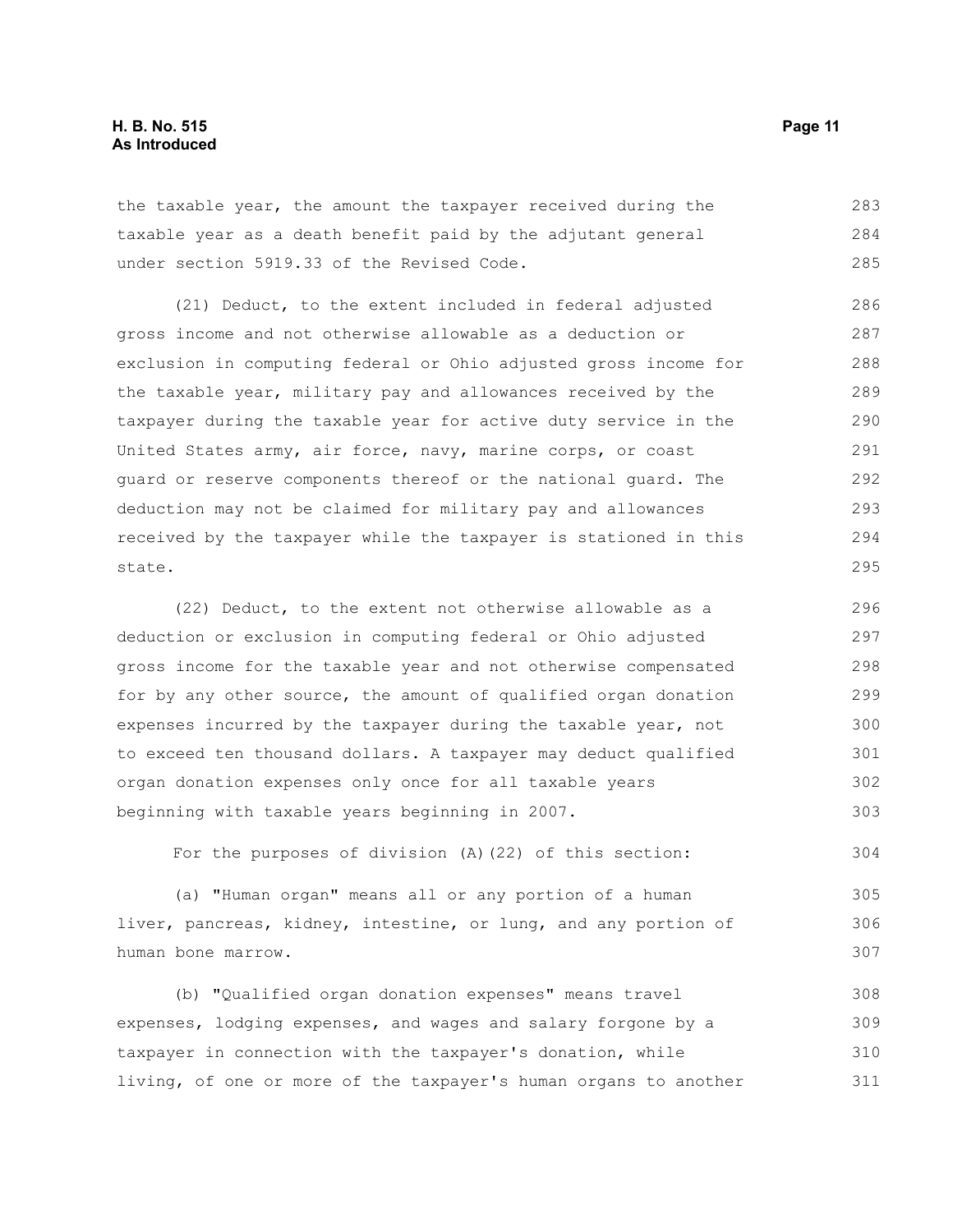#### **H. B. No. 515 Page 12 As Introduced**

human being.

(23) Deduct, to the extent not otherwise deducted or excluded in computing federal or Ohio adjusted gross income for the taxable year, amounts received by the taxpayer as retired personnel pay for service in the uniformed services or reserve components thereof, or the national guard, or received by the surviving spouse or former spouse of such a taxpayer under the survivor benefit plan on account of such a taxpayer's death. If the taxpayer receives income on account of retirement paid under the federal civil service retirement system or federal employees retirement system, or under any successor retirement program enacted by the congress of the United States that is established and maintained for retired employees of the United States government, and such retirement income is based, in whole or in part, on credit for the taxpayer's uniformed service, the deduction allowed under this division shall include only that portion of such retirement income that is attributable to the taxpayer's uniformed service, to the extent that portion of such retirement income is otherwise included in federal adjusted gross income and is not otherwise deducted under this section. Any amount deducted under division (A)(23) of this section is not included in a taxpayer's adjusted gross income for the purposes of section 5747.055 of the Revised Code. No amount may be deducted under division (A)(23) of this section on the basis of which a credit was claimed under section 5747.055 of the Revised Code. 313 314 315 316 317 318 319 320 321 322 323 324 325 326 327 328 329 330 331 332 333 334 335 336 337

(24) Deduct, to the extent not otherwise deducted or excluded in computing federal or Ohio adjusted gross income for the taxable year, the amount the taxpayer received during the taxable year from the military injury relief fund created in section 5902.05 of the Revised Code. 338 339 340 341 342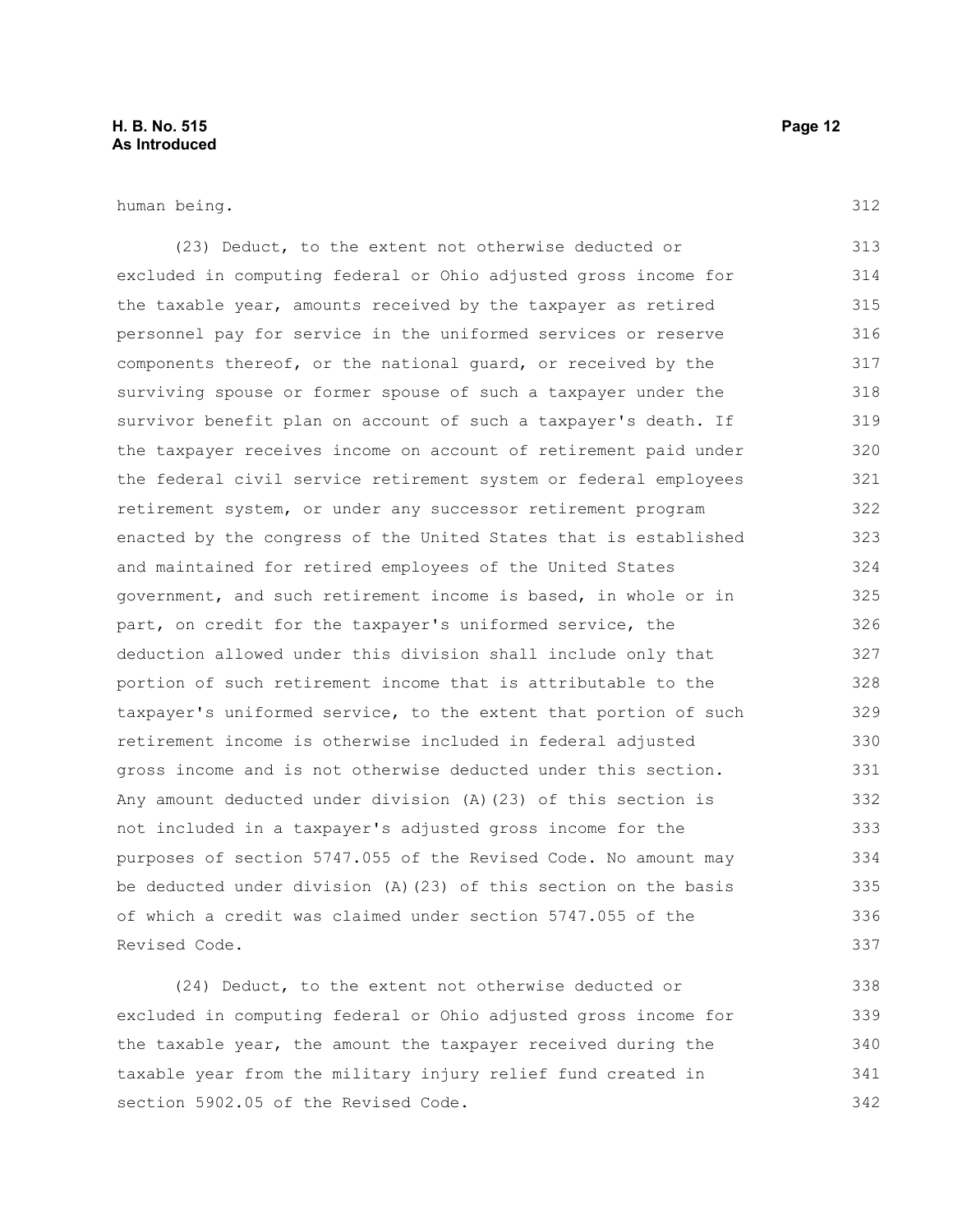#### **H. B. No. 515 Page 13 As Introduced**

(25) Deduct, to the extent not otherwise deducted or excluded in computing federal or Ohio adjusted gross income for the taxable year, the amount the taxpayer received as a veterans bonus during the taxable year from the Ohio department of veterans services as authorized by Section 2r of Article VIII, Ohio Constitution. 343 344 345 346 347 348

(26) Deduct, to the extent not otherwise deducted or excluded in computing federal or Ohio adjusted gross income for the taxable year, any income derived from a transfer agreement or from the enterprise transferred under that agreement under section 4313.02 of the Revised Code. 349 350 351 352 353

(27) Deduct, to the extent not otherwise deducted or excluded in computing federal or Ohio adjusted gross income for the taxable year, Ohio college opportunity or federal Pell grant amounts received by the taxpayer or the taxpayer's spouse or dependent pursuant to section 3333.122 of the Revised Code or 20 U.S.C. 1070a, et seq., and used to pay room or board furnished by the educational institution for which the grant was awarded at the institution's facilities, including meal plans administered by the institution. For the purposes of this division, receipt of a grant includes the distribution of a grant directly to an educational institution and the crediting of the grant to the enrollee's account with the institution. 354 355 356 357 358 359 360 361 362 363 364 365

(28) Deduct from the portion of an individual's federal adjusted gross income that is business income, to the extent not otherwise deducted or excluded in computing federal adjusted gross income for the taxable year, one hundred twenty-five thousand dollars for each spouse if spouses file separate returns under section 5747.08 of the Revised Code or two hundred fifty thousand dollars for all other individuals. 366 367 368 369 370 371 372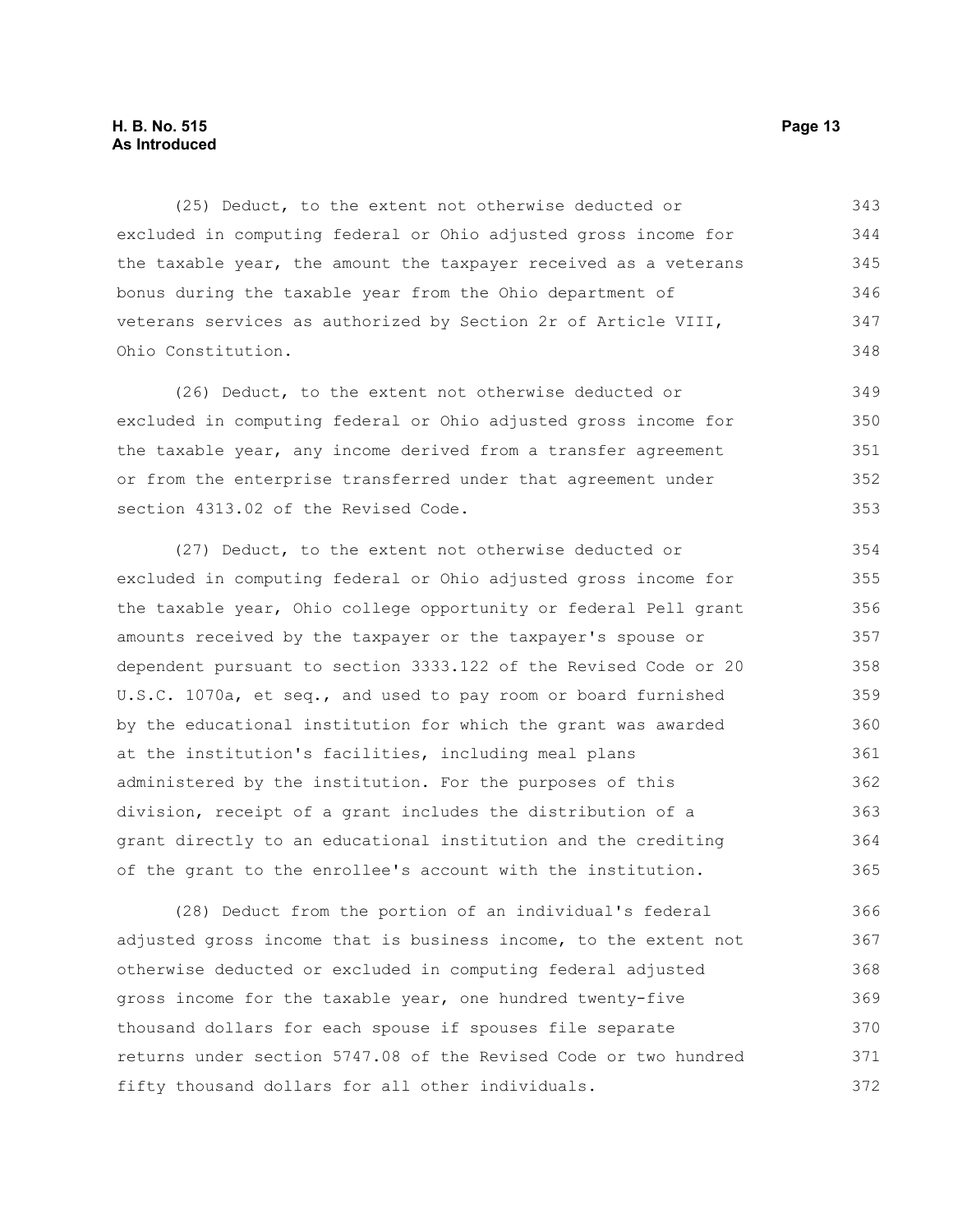#### **H. B. No. 515 Page 14 As Introduced**

(29) Deduct, as provided under section 5747.78 of the Revised Code, contributions to ABLE savings accounts made in accordance with sections 113.50 to 113.56 of the Revised Code. 373 374 375

(30)(a) Deduct, to the extent not otherwise deducted or excluded in computing federal or Ohio adjusted gross income during the taxable year, all of the following: 376 377 378

(i) Compensation paid to a qualifying employee described in division (A)(14)(a) of section 5703.94 of the Revised Code to the extent such compensation is for disaster work conducted in this state during a disaster response period pursuant to a qualifying solicitation received by the employee's employer; 379 380 381 382 383

(ii) Compensation paid to a qualifying employee described in division (A)(14)(b) of section 5703.94 of the Revised Code to the extent such compensation is for disaster work conducted in this state by the employee during the disaster response period on critical infrastructure owned or used by the employee's employer; 384 385 386 387 388 389

(iii) Income received by an out-of-state disaster business for disaster work conducted in this state during a disaster response period, or, if the out-of-state disaster business is a pass-through entity, a taxpayer's distributive share of the pass-through entity's income from the business conducting disaster work in this state during a disaster response period, if, in either case, the disaster work is conducted pursuant to a qualifying solicitation received by the business. 390 391 392 393 394 395 396 397

(b) All terms used in division (A)(30) of this section have the same meanings as in section 5703.94 of the Revised Code. 398 399 400

(31) For a taxpayer who is a qualifying Ohio educator,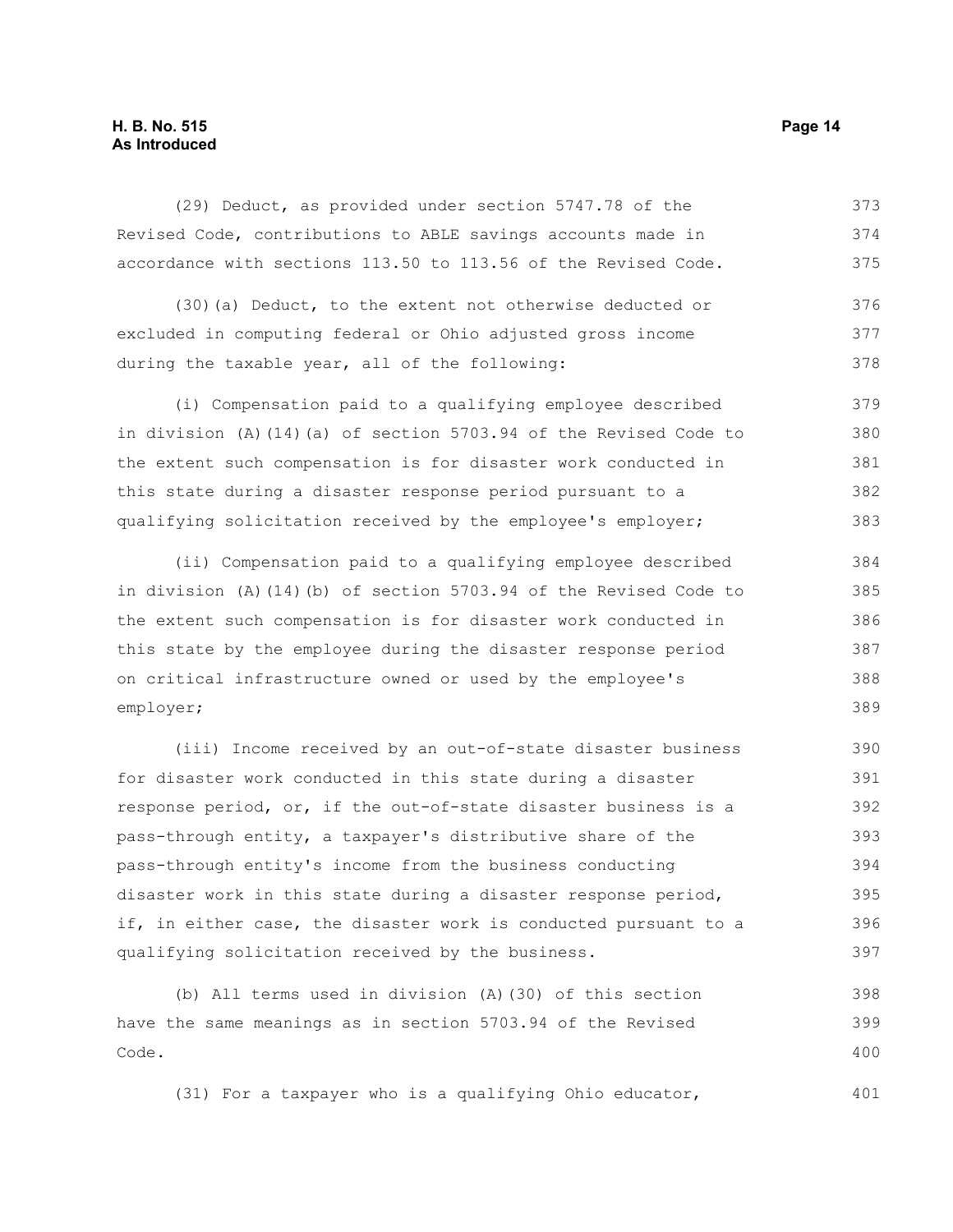deduct, to the extent not otherwise deducted or excluded in computing federal or Ohio adjusted gross income for the taxable year, the lesser of two hundred fifty dollars or the amount of expenses described in subsections (a)(2)(D)(i) and (ii) of section 62 of the Internal Revenue Code paid or incurred by the taxpayer during the taxpayer's taxable year in excess of the amount the taxpayer is authorized to deduct for that taxable year under subsection (a)(2)(D) of that section. 402 403 404 405 406 407 408 409

(32) Deduct, to the extent not otherwise deducted or excluded in computing federal or Ohio adjusted gross income for the taxable year, amounts received by the taxpayer as a disability severance payment, computed under 10 U.S.C. 1212, following discharge or release under honorable conditions from the armed forces, as defined by 10 U.S.C. 101. 410 411 412 413 414 415

(33) Deduct, to the extent not otherwise deducted or excluded in computing federal adjusted gross income or Ohio adjusted gross income, amounts not subject to tax due to an agreement entered into under division (A)(2) of section 5747.05 of the Revised Code. 416 417 418 419 420

(34) Deduct amounts as provided under section 5747.79 of the Revised Code related to the taxpayer's qualifying capital gains and deductible payroll. 421 422 423

To the extent a qualifying capital gain described under division (A)(34) of this section is business income, the taxpayer shall deduct those gains under this division before deducting any such gains under division (A)(28) of this section. 424 425 426 427

(35)(a) For taxable years beginning in or after 2026, deduct, to the extent not otherwise deducted or excluded in computing federal or Ohio adjusted gross income for the taxable 428 429 430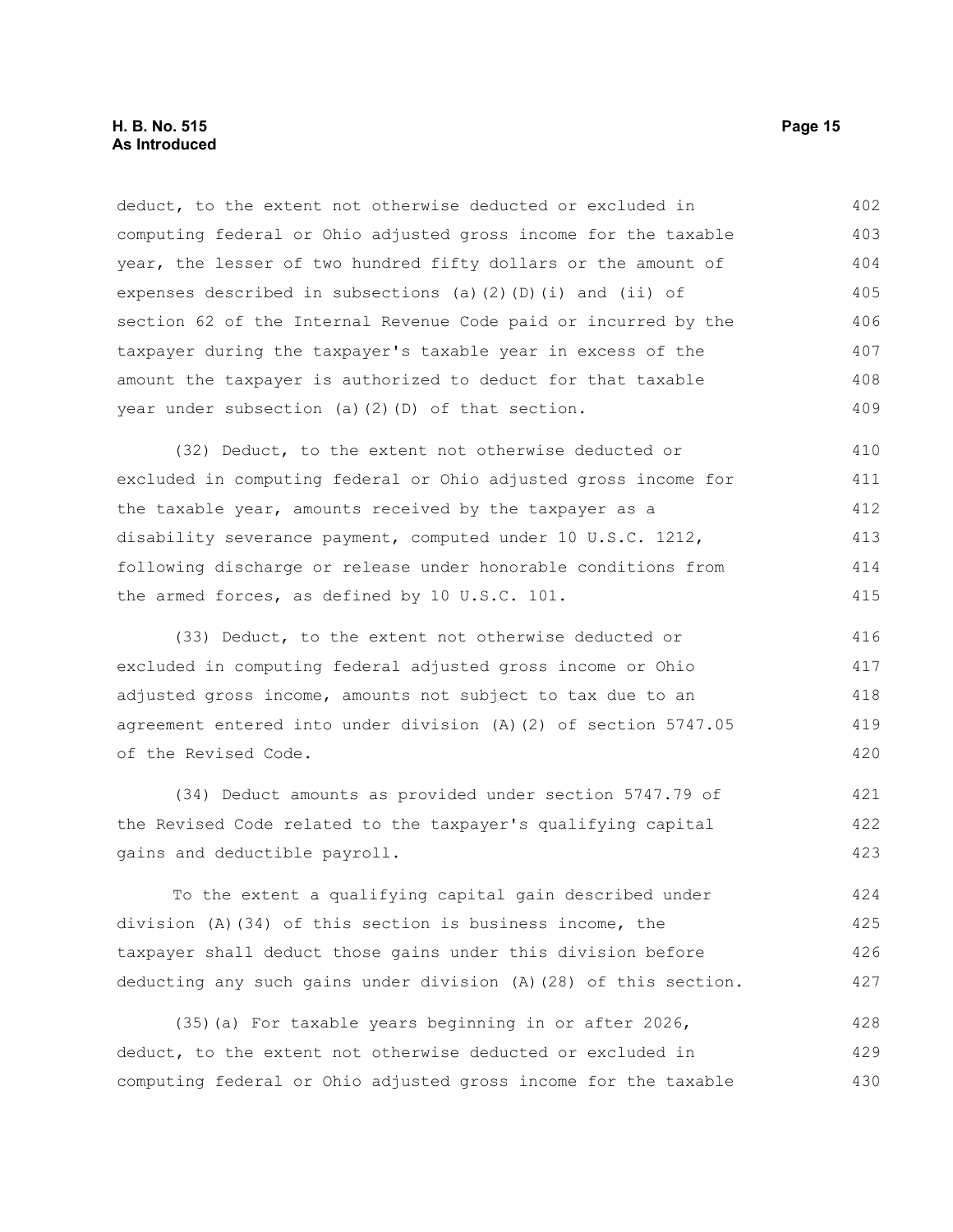431

year:

(i) One hundred per cent of the capital gain received by the taxpayer in the taxable year from a qualifying interest in an Ohio venture capital operating company attributable to the company's investments in Ohio businesses during the period for which the company was an Ohio venture operating company; and 432 433 434 435 436

(ii) Fifty per cent of the capital gain received by the taxpayer in the taxable year from a qualifying interest in an Ohio venture capital operating company attributable to the company's investments in all other businesses during the period for which the company was an Ohio venture operating company. 437 438 439 440 441

(b) Add amounts previously deducted by the taxpayer under division (A)(35)(a) of this section if the director of development certifies to the tax commissioner that the requirements for the deduction were not met. 442 443 444 445

(c) All terms used in division (A)(35) of this section have the same meanings as in section 122.851 of the Revised Code. 446 447 448

(d) To the extent a capital gain described in division (A) (35)(a) of this section is business income, the taxpayer shall apply that division before applying division (A)(28) of this section. 449 450 451 452

(B) "Business income" means income, including gain or loss, arising from transactions, activities, and sources in the regular course of a trade or business and includes income, gain, or loss from real property, tangible property, and intangible property if the acquisition, rental, management, and disposition of the property constitute integral parts of the regular course of a trade or business operation. "Business income" includes 453 454 455 456 457 458 459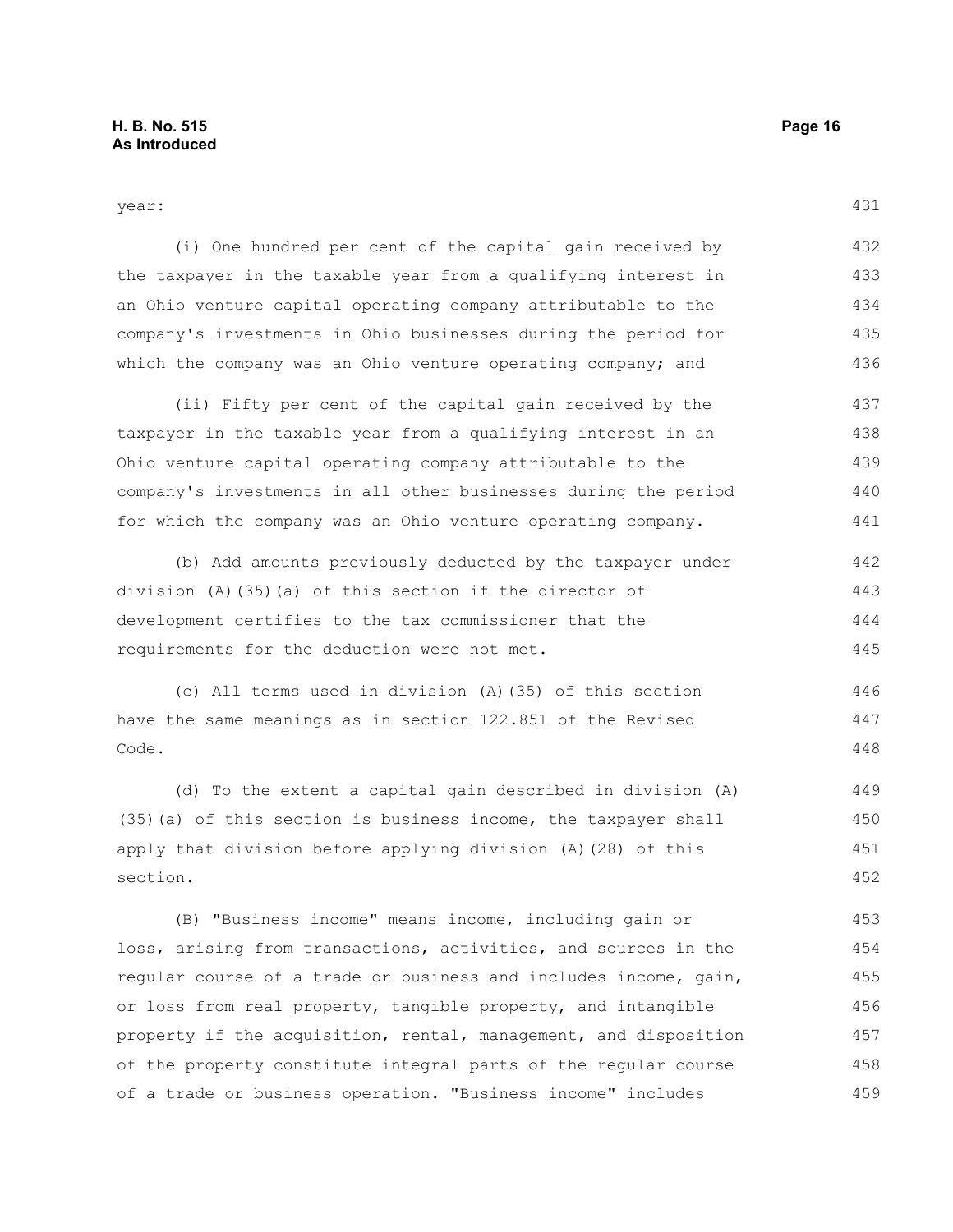| income, including gain or loss, from a partial or complete       | 460 |
|------------------------------------------------------------------|-----|
| liquidation of a business, including, but not limited to, gain   | 461 |
| or loss from the sale or other disposition of goodwill_or the_   | 462 |
| sale of an equity or ownership interest in a business.           | 463 |
| As used in this division, the "sale of an equity or              | 464 |
| ownership interest in a business" means sales to which either or |     |
| both of the following apply:                                     | 466 |
| (1) The sale is treated for federal income tax purposes as       | 467 |
| the sale of assets.                                              | 468 |
| (2) The seller materially participated, as described in 26       | 469 |
| C.F.R. 1.469-5T, in the activities of the business during the    | 470 |
| taxable year in which the sale occurs or during any of the five  | 471 |
| preceding taxable years.                                         | 472 |
| (C) "Nonbusiness income" means all income other than             | 473 |
| business income and may include, but is not limited to,          | 474 |
| compensation, rents and royalties from real or tangible personal | 475 |
| property, capital gains, interest, dividends and distributions,  | 476 |
| patent or copyright royalties, or lottery winnings, prizes, and  | 477 |
| awards.                                                          | 478 |
| (D) "Compensation" means any form of remuneration paid to        | 479 |
| an employee for personal services.                               | 480 |
| (E) "Fiduciary" means a quardian, trustee, executor,             | 481 |
| administrator, receiver, conservator, or any other person acting | 482 |
| in any fiduciary capacity for any individual, trust, or estate.  | 483 |
| (F) "Fiscal year" means an accounting period of twelve           | 484 |
| months ending on the last day of any month other than December.  | 485 |
| (G) "Individual" means any natural person.                       | 486 |
| (H) "Internal Revenue Code" means the "Internal Revenue          | 487 |
|                                                                  |     |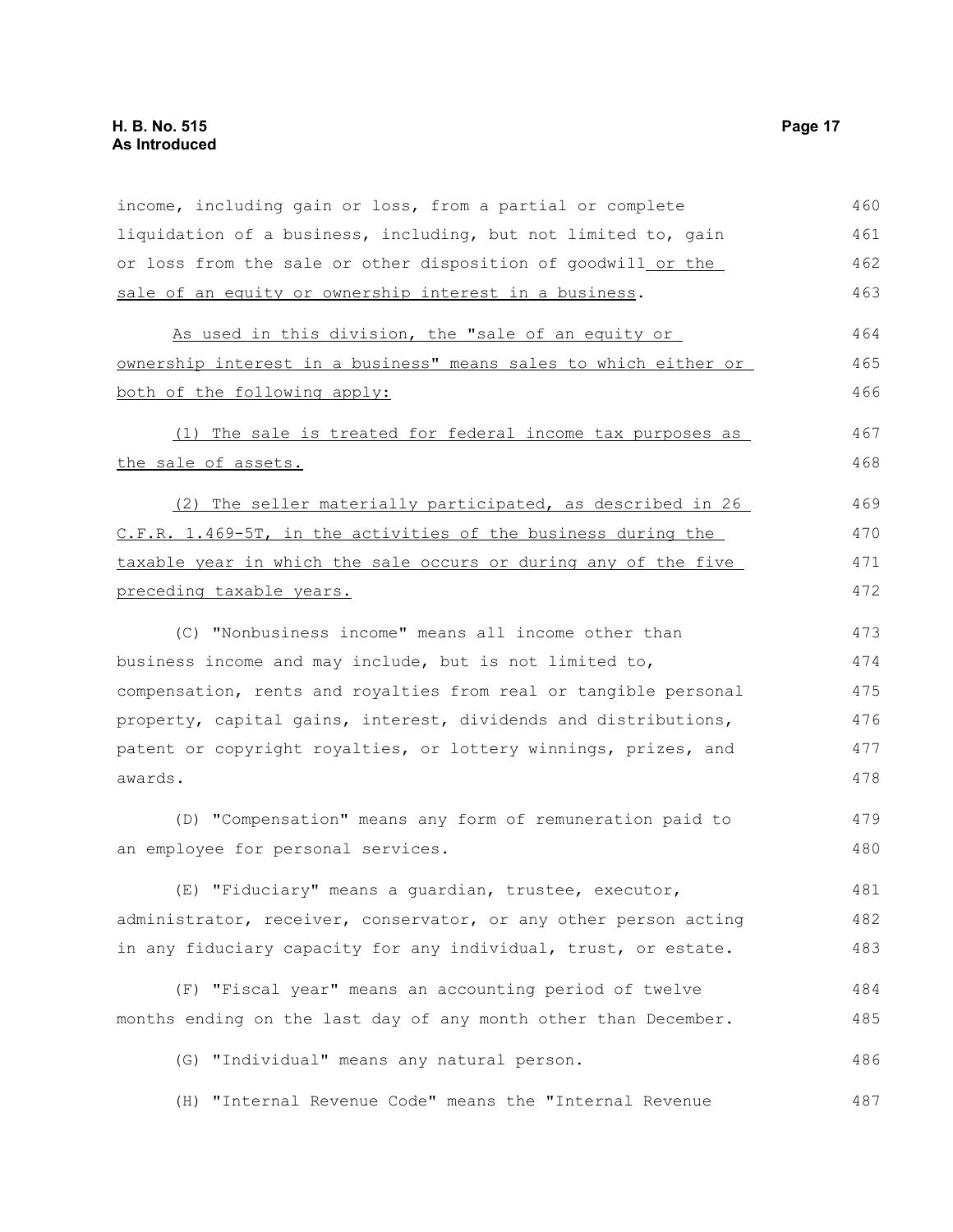| Code of 1986," 100 Stat. 2085, 26 U.S.C.A. 1, as amended.                  | 488 |
|----------------------------------------------------------------------------|-----|
| (I) "Resident" means any of the following:                                 | 489 |
| (1) An individual who is domiciled in this state, subject                  | 490 |
| to section 5747.24 of the Revised Code;                                    | 491 |
| (2) The estate of a decedent who at the time of death was                  | 492 |
| domiciled in this state. The domicile tests of section 5747.24             | 493 |
| of the Revised Code are not controlling for purposes of division           | 494 |
| $(I)$ $(2)$ of this section.                                               | 495 |
| (3) A trust that, in whole or part, resides in this state.                 | 496 |
| If only part of a trust resides in this state, the trust is a              | 497 |
| resident only with respect to that part.                                   | 498 |
| For the purposes of division (I) (3) of this section:                      | 499 |
| (a) A trust resides in this state for the trust's current                  | 500 |
| taxable year to the extent, as described in division $(I)$ $(3)$ $(d)$     | 501 |
| of this section, that the trust consists directly or indirectly,           | 502 |
| in whole or in part, of assets, net of any related liabilities,            | 503 |
| that were transferred, or caused to be transferred, directly or            | 504 |
| indirectly, to the trust by any of the following:                          | 505 |
| (i) A person, a court, or a governmental entity or                         | 506 |
| instrumentality on account of the death of a decedent, but only            | 507 |
| if the trust is described in division $(I)$ $(3)$ $(e)$ $(i)$ or $(ii)$ of | 508 |
| this section;                                                              | 509 |
| (ii) A person who was domiciled in this state for the                      | 510 |
| purposes of this chapter when the person directly or indirectly            | 511 |
| transferred assets to an irrevocable trust, but only if at least           |     |
| one of the trust's qualifying beneficiaries is domiciled in this           |     |
| state for the purposes of this chapter during all or some                  | 514 |
| portion of the trust's current taxable year;                               |     |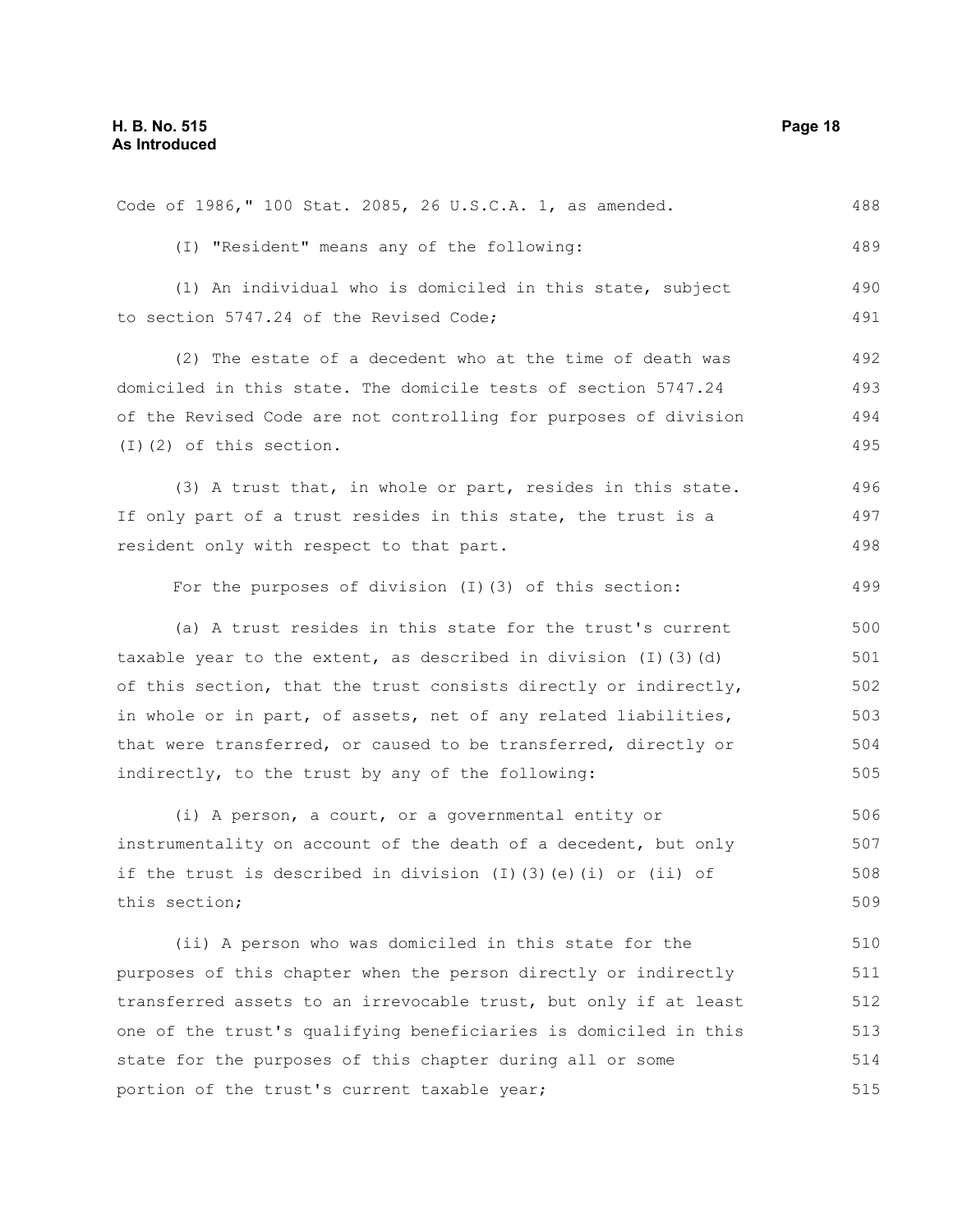(iii) A person who was domiciled in this state for the purposes of this chapter when the trust document or instrument or part of the trust document or instrument became irrevocable, but only if at least one of the trust's qualifying beneficiaries is a resident domiciled in this state for the purposes of this chapter during all or some portion of the trust's current taxable year. If a trust document or instrument became irrevocable upon the death of a person who at the time of death was domiciled in this state for purposes of this chapter, that person is a person described in division (I)(3)(a)(iii) of this section. 516 517 518 519 520 521 522 523 524 525 526

(b) A trust is irrevocable to the extent that the transferor is not considered to be the owner of the net assets of the trust under sections 671 to 678 of the Internal Revenue Code.

(c) With respect to a trust other than a charitable lead trust, "qualifying beneficiary" has the same meaning as "potential current beneficiary" as defined in section 1361(e)(2) of the Internal Revenue Code, and with respect to a charitable lead trust "qualifying beneficiary" is any current, future, or contingent beneficiary, but with respect to any trust "qualifying beneficiary" excludes a person or a governmental entity or instrumentality to any of which a contribution would qualify for the charitable deduction under section 170 of the Internal Revenue Code. 531 532 533 534 535 536 537 538 539 540

(d) For the purposes of division (I)(3)(a) of this section, the extent to which a trust consists directly or indirectly, in whole or in part, of assets, net of any related liabilities, that were transferred directly or indirectly, in whole or part, to the trust by any of the sources enumerated in 541 542 543 544 545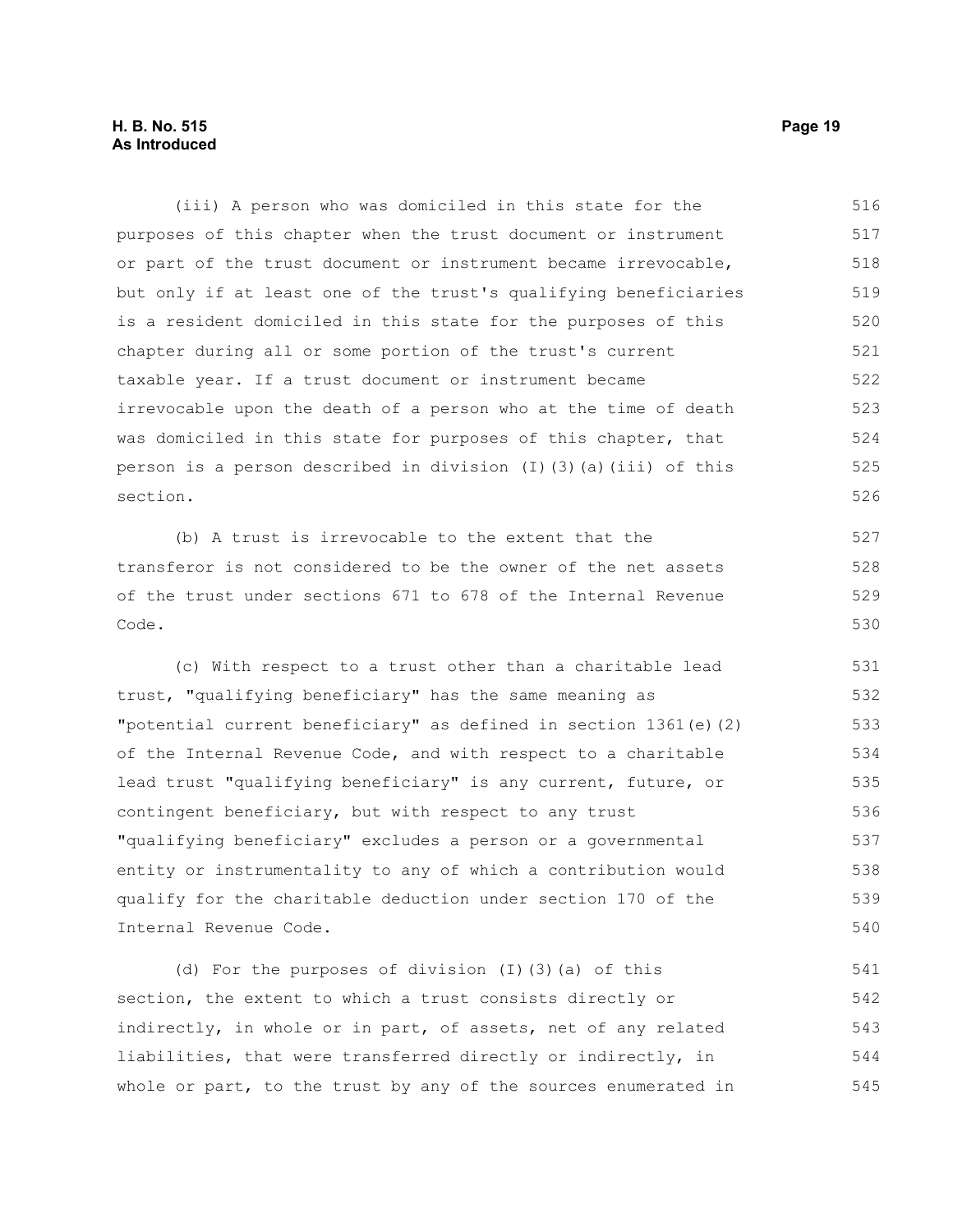that division shall be ascertained by multiplying the fair market value of the trust's assets, net of related liabilities, by the qualifying ratio, which shall be computed as follows: 546 547 548

(i) The first time the trust receives assets, the numerator of the qualifying ratio is the fair market value of those assets at that time, net of any related liabilities, from sources enumerated in division (I)(3)(a) of this section. The denominator of the qualifying ratio is the fair market value of all the trust's assets at that time, net of any related liabilities. 549 550 551 552 553 554 555

(ii) Each subsequent time the trust receives assets, a revised qualifying ratio shall be computed. The numerator of the revised qualifying ratio is the sum of (1) the fair market value of the trust's assets immediately prior to the subsequent transfer, net of any related liabilities, multiplied by the qualifying ratio last computed without regard to the subsequent transfer, and (2) the fair market value of the subsequently transferred assets at the time transferred, net of any related liabilities, from sources enumerated in division (I)(3)(a) of this section. The denominator of the revised qualifying ratio is the fair market value of all the trust's assets immediately after the subsequent transfer, net of any related liabilities. 556 557 558 559 560 561 562 563 564 565 566 567

(iii) Whether a transfer to the trust is by or from any of the sources enumerated in division (I)(3)(a) of this section shall be ascertained without regard to the domicile of the trust's beneficiaries. 568 569 570 571

(e) For the purposes of division (I)(3)(a)(i) of this section: 572 573

(i) A trust is described in division (I)(3)(e)(i) of this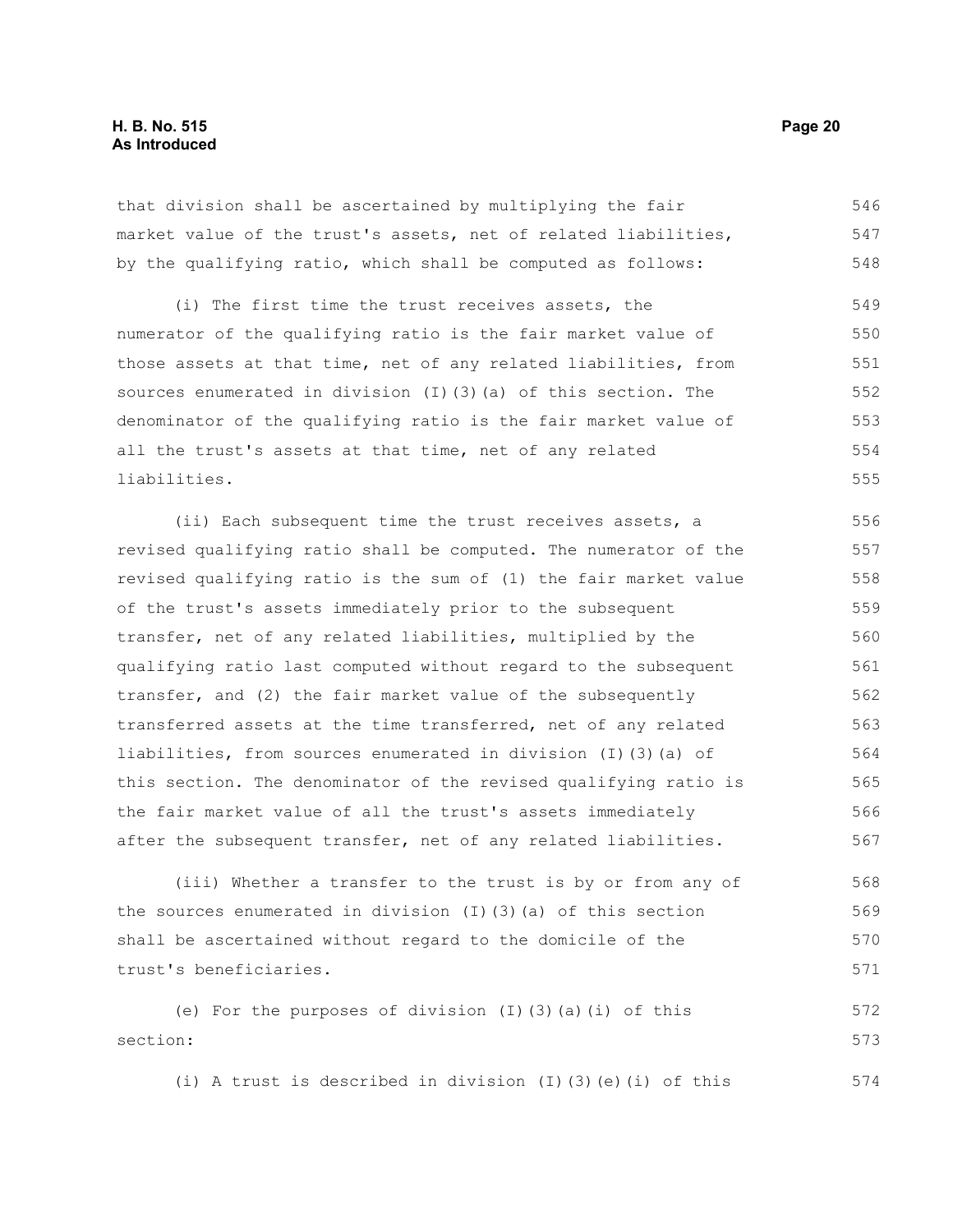section if the trust is a testamentary trust and the testator of that testamentary trust was domiciled in this state at the time of the testator's death for purposes of the taxes levied under Chapter 5731. of the Revised Code. 575 576 577 578

(ii) A trust is described in division (I)(3)(e)(ii) of this section if the transfer is a qualifying transfer described in any of divisions (I)(3)(f)(i) to (vi) of this section, the trust is an irrevocable inter vivos trust, and at least one of the trust's qualifying beneficiaries is domiciled in this state for purposes of this chapter during all or some portion of the trust's current taxable year.

(f) For the purposes of division  $(I)(3)(e)(ii)$  of this section, a "qualifying transfer" is a transfer of assets, net of any related liabilities, directly or indirectly to a trust, if the transfer is described in any of the following:

(i) The transfer is made to a trust, created by the decedent before the decedent's death and while the decedent was domiciled in this state for the purposes of this chapter, and, prior to the death of the decedent, the trust became irrevocable while the decedent was domiciled in this state for the purposes of this chapter. 590 591 592 593 594 595

(ii) The transfer is made to a trust to which the decedent, prior to the decedent's death, had directly or indirectly transferred assets, net of any related liabilities, while the decedent was domiciled in this state for the purposes of this chapter, and prior to the death of the decedent the trust became irrevocable while the decedent was domiciled in this state for the purposes of this chapter. 596 597 598 599 600 601 602

(iii) The transfer is made on account of a contractual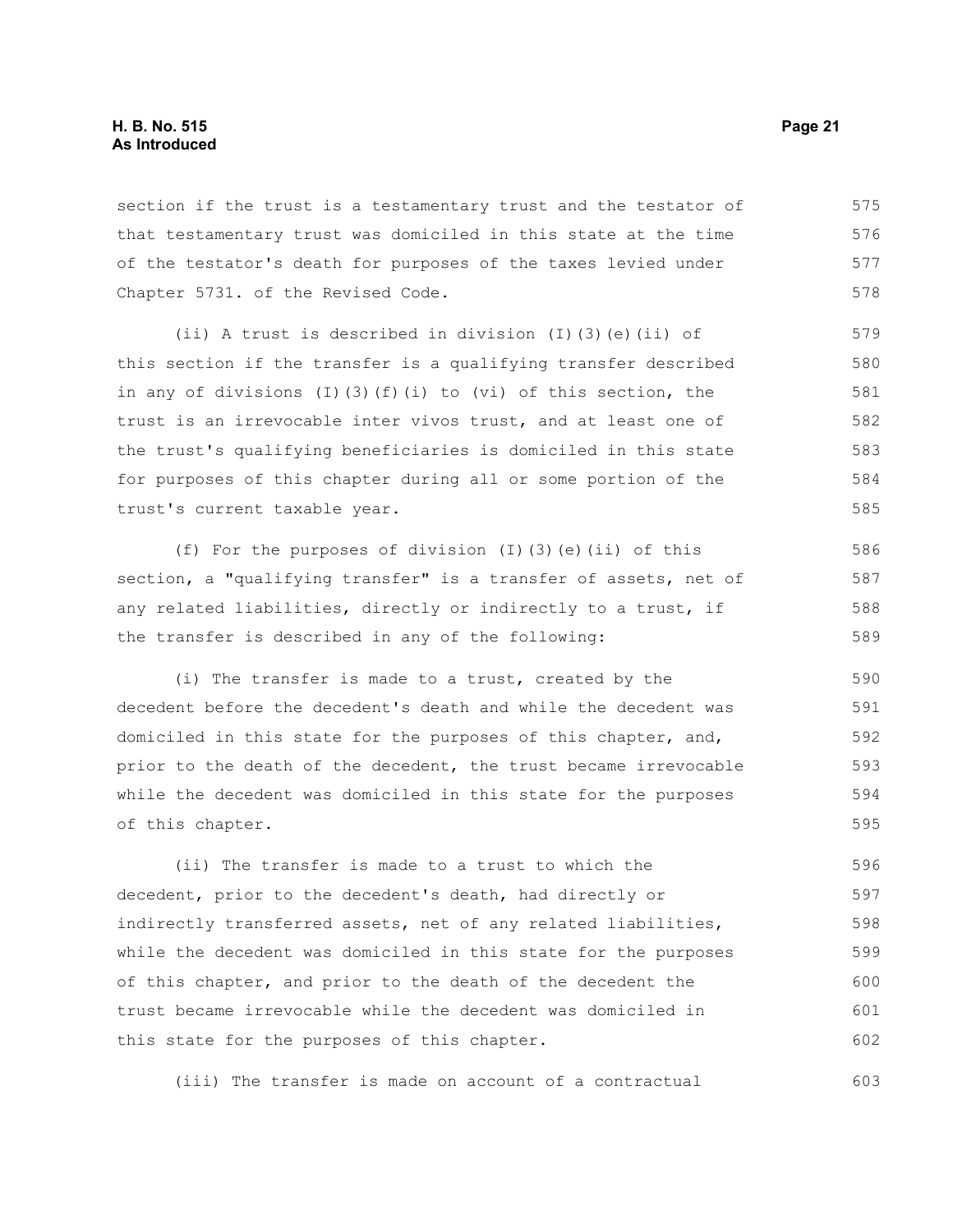#### **H. B. No. 515 Page 22 As Introduced**

relationship existing directly or indirectly between the transferor and either the decedent or the estate of the decedent at any time prior to the date of the decedent's death, and the decedent was domiciled in this state at the time of death for purposes of the taxes levied under Chapter 5731. of the Revised Code. 604 605 606 607 608 609

(iv) The transfer is made to a trust on account of a contractual relationship existing directly or indirectly between the transferor and another person who at the time of the decedent's death was domiciled in this state for purposes of this chapter. 610 611 612 613 614

(v) The transfer is made to a trust on account of the will of a testator who was domiciled in this state at the time of the testator's death for purposes of the taxes levied under Chapter 5731. of the Revised Code.

(vi) The transfer is made to a trust created by or caused to be created by a court, and the trust was directly or indirectly created in connection with or as a result of the death of an individual who, for purposes of the taxes levied under Chapter 5731. of the Revised Code, was domiciled in this state at the time of the individual's death. 619 620 621 622 623 624

(g) The tax commissioner may adopt rules to ascertain the part of a trust residing in this state.

(J) "Nonresident" means an individual or estate that is not a resident. An individual who is a resident for only part of a taxable year is a nonresident for the remainder of that taxable year. 627 628 629 630

(K) "Pass-through entity" has the same meaning as in section 5733.04 of the Revised Code. 631 632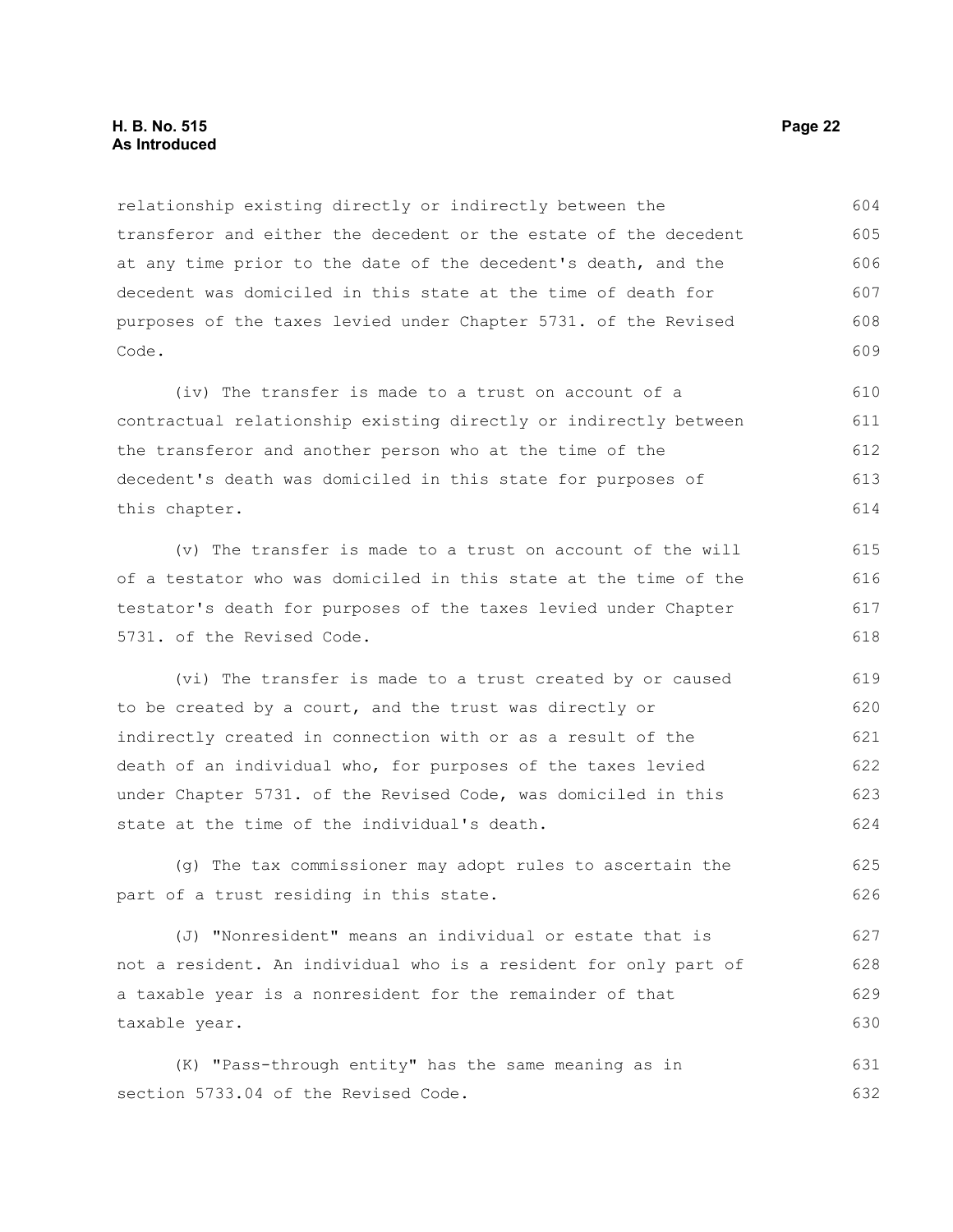Code:

(L) "Return" means the notifications and reports required to be filed pursuant to this chapter for the purpose of reporting the tax due and includes declarations of estimated tax when so required. (M) "Taxable year" means the calendar year or the taxpayer's fiscal year ending during the calendar year, or fractional part thereof, upon which the adjusted gross income is calculated pursuant to this chapter. (N) "Taxpayer" means any person subject to the tax imposed by section 5747.02 of the Revised Code or any pass-through entity that makes the election under division (D) of section 5747.08 of the Revised Code. (O) "Dependents" means one of the following: (1) For taxable years beginning on or after January 1, 2018, and before January 1, 2026, dependents as defined in the Internal Revenue Code; (2) For all other taxable years, dependents as defined in the Internal Revenue Code and as claimed in the taxpayer's federal income tax return for the taxable year or which the taxpayer would have been permitted to claim had the taxpayer filed a federal income tax return. (P) "Principal county of employment" means, in the case of a nonresident, the county within the state in which a taxpayer performs services for an employer or, if those services are performed in more than one county, the county in which the major portion of the services are performed. (Q) As used in sections 5747.50 to 5747.55 of the Revised 633 634 635 636 637 638 639 640 641 642 643 644 645 646 647 648 649 650 651 652 653 654 655 656 657 658 659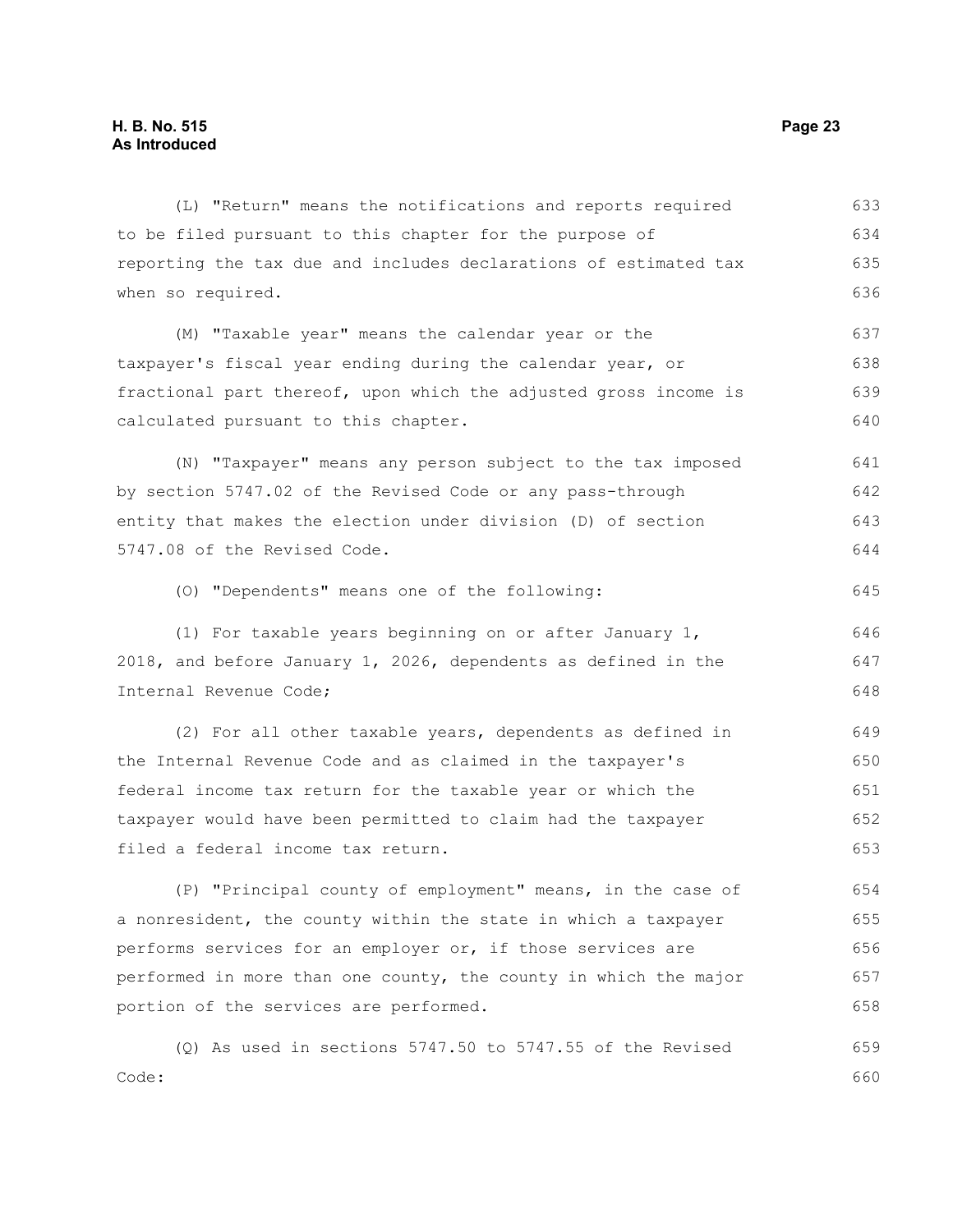(1) "Subdivision" means any county, municipal corporation, park district, or township. (2) "Essential local government purposes" includes all functions that any subdivision is required by general law to exercise, including like functions that are exercised under a charter adopted pursuant to the Ohio Constitution. (R) "Overpayment" means any amount already paid that exceeds the figure determined to be the correct amount of the tax. (S) "Taxable income" or "Ohio taxable income" applies only to estates and trusts, and means federal taxable income, as defined and used in the Internal Revenue Code, adjusted as follows: (1) Add interest or dividends, net of ordinary, necessary, and reasonable expenses not deducted in computing federal taxable income, on obligations or securities of any state or of any political subdivision or authority of any state, other than this state and its subdivisions and authorities, but only to the extent that such net amount is not otherwise includible in Ohio taxable income and is described in either division (S)(1)(a) or (b) of this section: (a) The net amount is not attributable to the S portion of an electing small business trust and has not been distributed to beneficiaries for the taxable year; (b) The net amount is attributable to the S portion of an electing small business trust for the taxable year. (2) Add interest or dividends, net of ordinary, necessary, 661 662 663 664 665 666 667 668 669 670 671 672 673 674 675 676 677 678 679 680 681 682 683 684 685 686 687

and reasonable expenses not deducted in computing federal taxable income, on obligations of any authority, commission, 688 689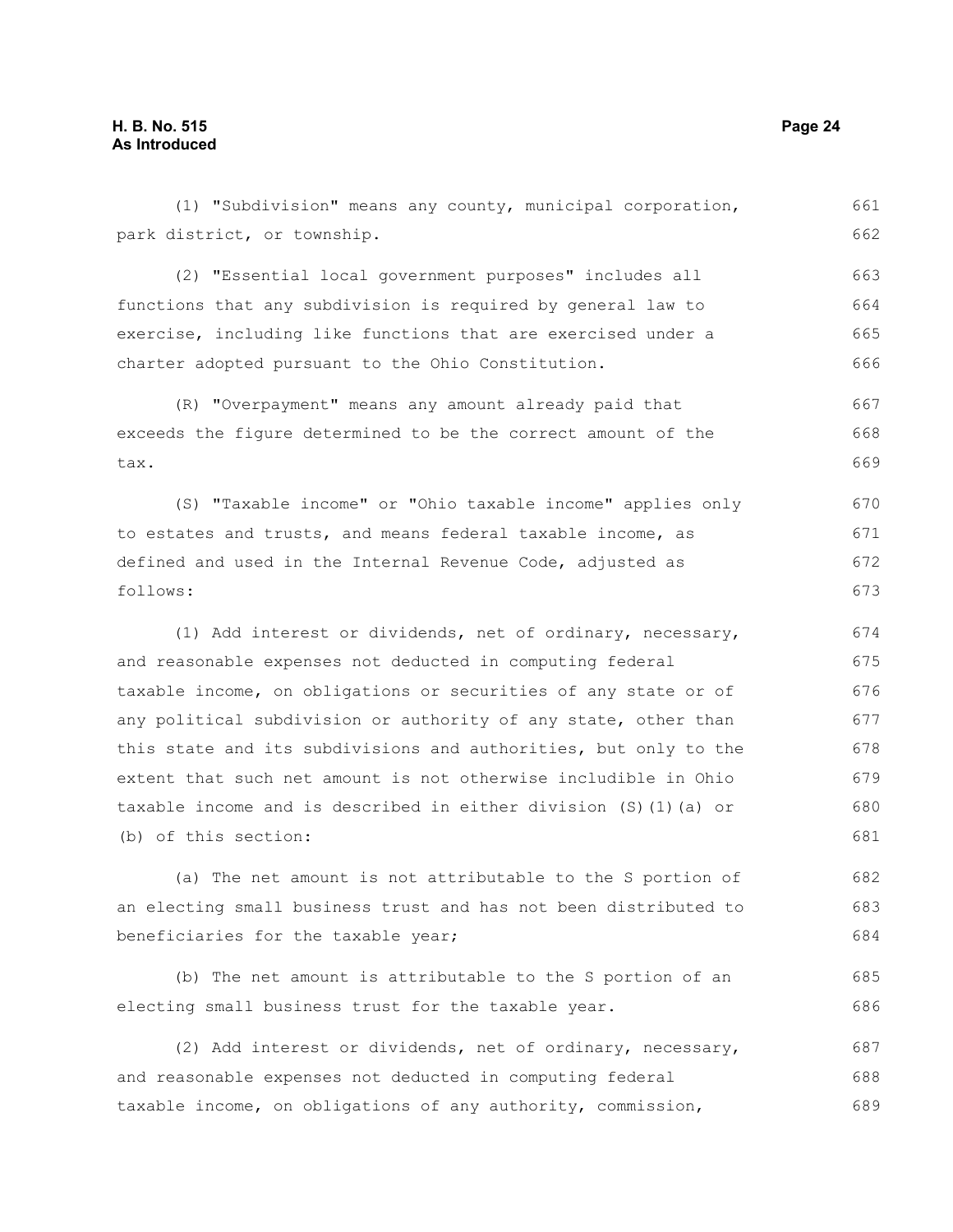instrumentality, territory, or possession of the United States to the extent that the interest or dividends are exempt from federal income taxes but not from state income taxes, but only to the extent that such net amount is not otherwise includible in Ohio taxable income and is described in either division (S) (1)(a) or (b) of this section; 690 691 692 693 694 695

(3) Add the amount of personal exemption allowed to the estate pursuant to section 642(b) of the Internal Revenue Code; 696 697

(4) Deduct interest or dividends, net of related expenses deducted in computing federal taxable income, on obligations of the United States and its territories and possessions or of any authority, commission, or instrumentality of the United States to the extent that the interest or dividends are exempt from state taxes under the laws of the United States, but only to the extent that such amount is included in federal taxable income and is described in either division (S)(1)(a) or (b) of this section; 698 699 700 701 702 703 704 705 706

(5) Deduct the amount of wages and salaries, if any, not otherwise allowable as a deduction but that would have been allowable as a deduction in computing federal taxable income for the taxable year, had the work opportunity tax credit allowed under sections 38, 51, and 52 of the Internal Revenue Code not been in effect, but only to the extent such amount relates either to income included in federal taxable income for the taxable year or to income of the S portion of an electing small business trust for the taxable year; 707 708 709 710 711 712 713 714 715

(6) Deduct any interest or interest equivalent, net of related expenses deducted in computing federal taxable income, on public obligations and purchase obligations, but only to the extent that such net amount relates either to income included in 716 717 718 719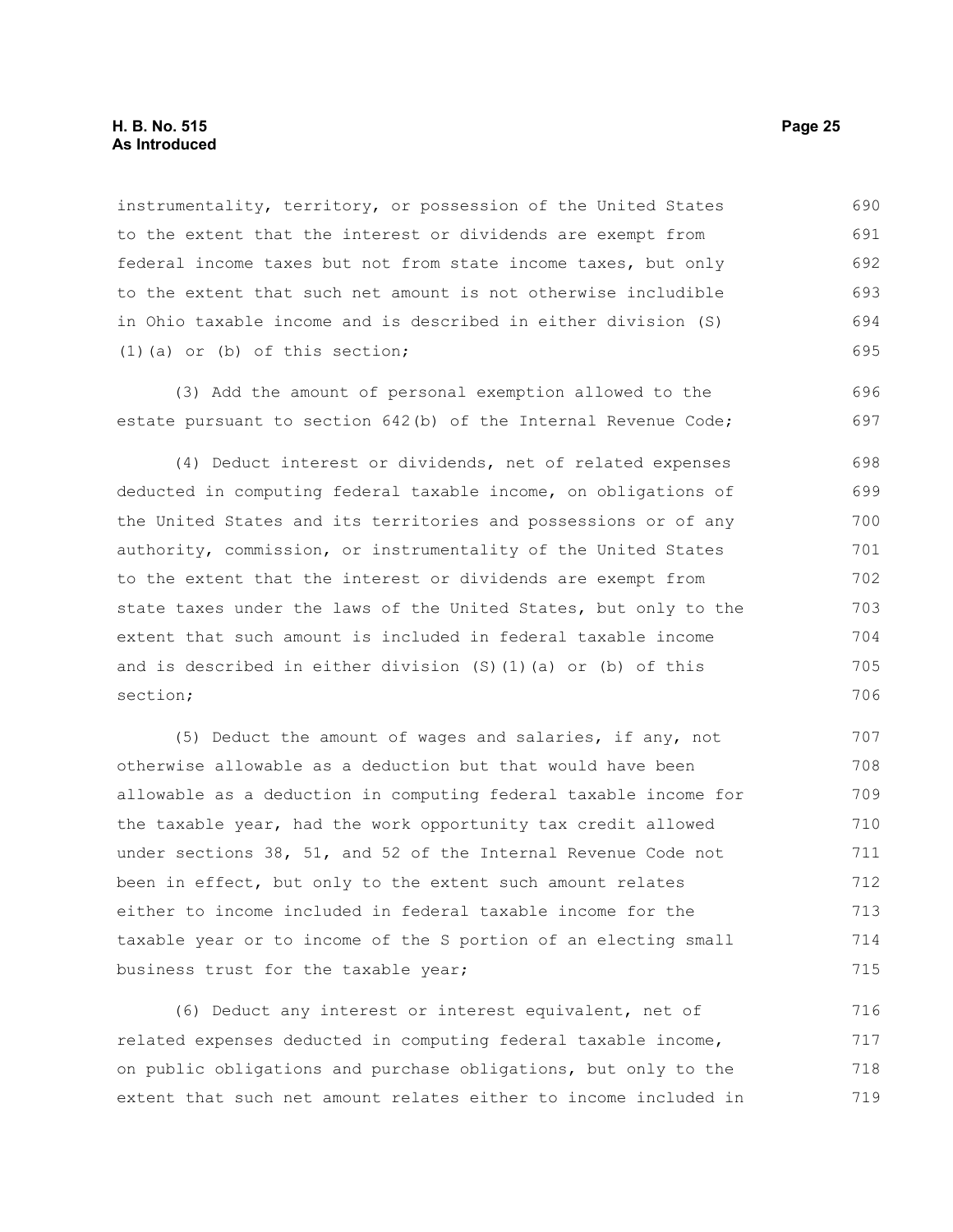federal taxable income for the taxable year or to income of the S portion of an electing small business trust for the taxable year; 720 721 722

(7) Add any loss or deduct any gain resulting from sale, exchange, or other disposition of public obligations to the extent that such loss has been deducted or such gain has been included in computing either federal taxable income or income of the S portion of an electing small business trust for the taxable year; 723 724 725 726 727 728

(8) Except in the case of the final return of an estate, add any amount deducted by the taxpayer on both its Ohio estate tax return pursuant to section 5731.14 of the Revised Code, and on its federal income tax return in determining federal taxable income; 729 730 731 732 733

(9)(a) Deduct any amount included in federal taxable income solely because the amount represents a reimbursement or refund of expenses that in a previous year the decedent had deducted as an itemized deduction pursuant to section 63 of the Internal Revenue Code and applicable treasury regulations. The deduction otherwise allowed under division (S)(9)(a) of this section shall be reduced to the extent the reimbursement is attributable to an amount the taxpayer or decedent deducted under this section in any taxable year. 734 735 736 737 738 739 740 741 742

(b) Add any amount not otherwise included in Ohio taxable income for any taxable year to the extent that the amount is attributable to the recovery during the taxable year of any amount deducted or excluded in computing federal or Ohio taxable income in any taxable year, but only to the extent such amount has not been distributed to beneficiaries for the taxable year. 743 744 745 746 747 748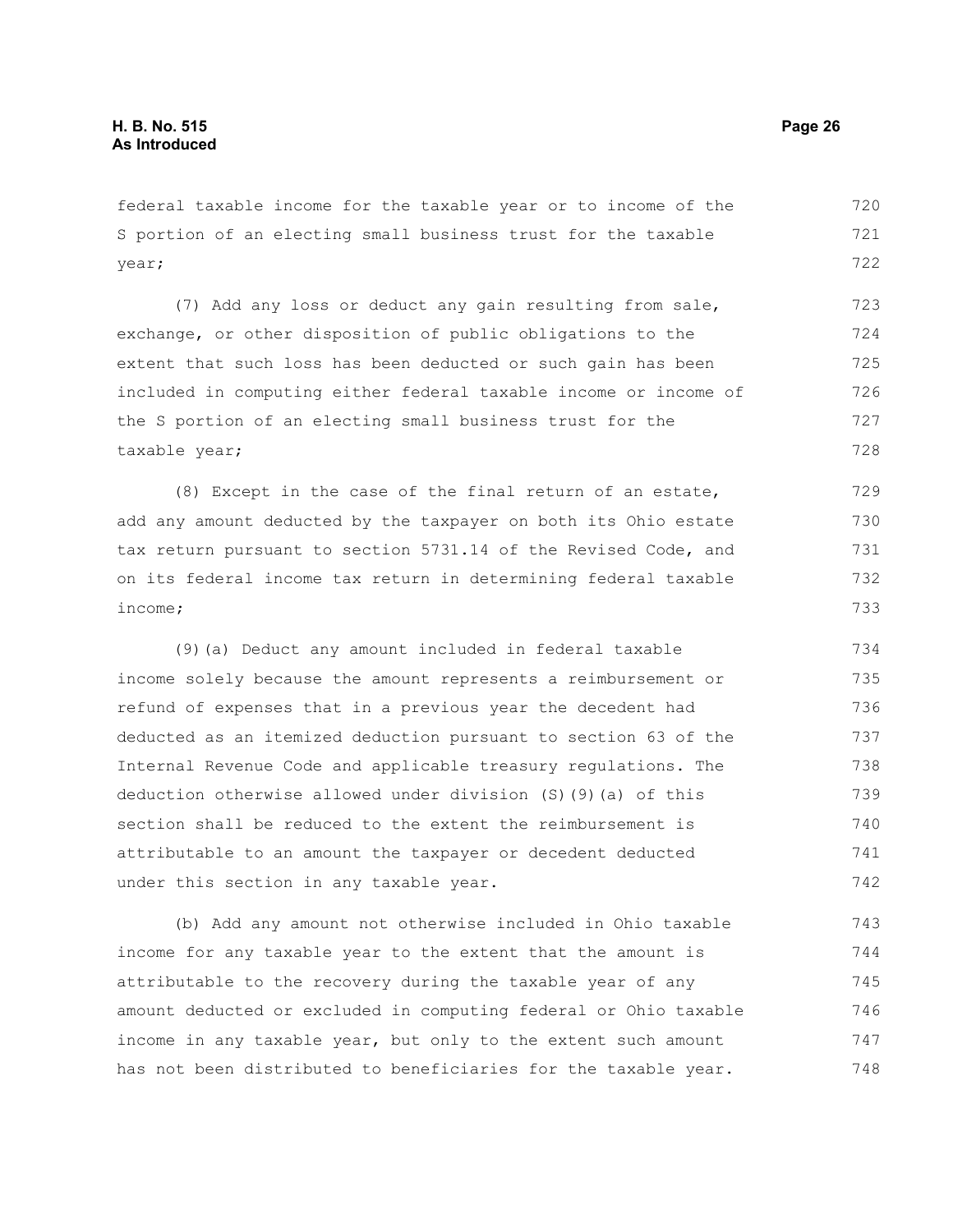#### **H. B. No. 515 Page 27 As Introduced**

(10) Deduct any portion of the deduction described in section 1341(a)(2) of the Internal Revenue Code, for repaying previously reported income received under a claim of right, that meets both of the following requirements: (a) It is allowable for repayment of an item that was included in the taxpayer's taxable income or the decedent's adjusted gross income for a prior taxable year and did not qualify for a credit under division (A) or (B) of section 5747.05 of the Revised Code for that year. (b) It does not otherwise reduce the taxpayer's taxable income or the decedent's adjusted gross income for the current or any other taxable year. (11) Add any amount claimed as a credit under section 5747.059 of the Revised Code to the extent that the amount satisfies either of the following: (a) The amount was deducted or excluded from the computation of the taxpayer's federal taxable income as required to be reported for the taxpayer's taxable year under the Internal Revenue Code; (b) The amount resulted in a reduction in the taxpayer's federal taxable income as required to be reported for any of the taxpayer's taxable years under the Internal Revenue Code. 750 751 752 753 754 755 756 757 758 759 760 761 762 763 764 765 766 767 768 769 770

(12) Deduct any amount, net of related expenses deducted in computing federal taxable income, that a trust is required to report as farm income on its federal income tax return, but only if the assets of the trust include at least ten acres of land satisfying the definition of "land devoted exclusively to agricultural use" under section 5713.30 of the Revised Code, regardless of whether the land is valued for tax purposes as 771 772 773 774 775 776 777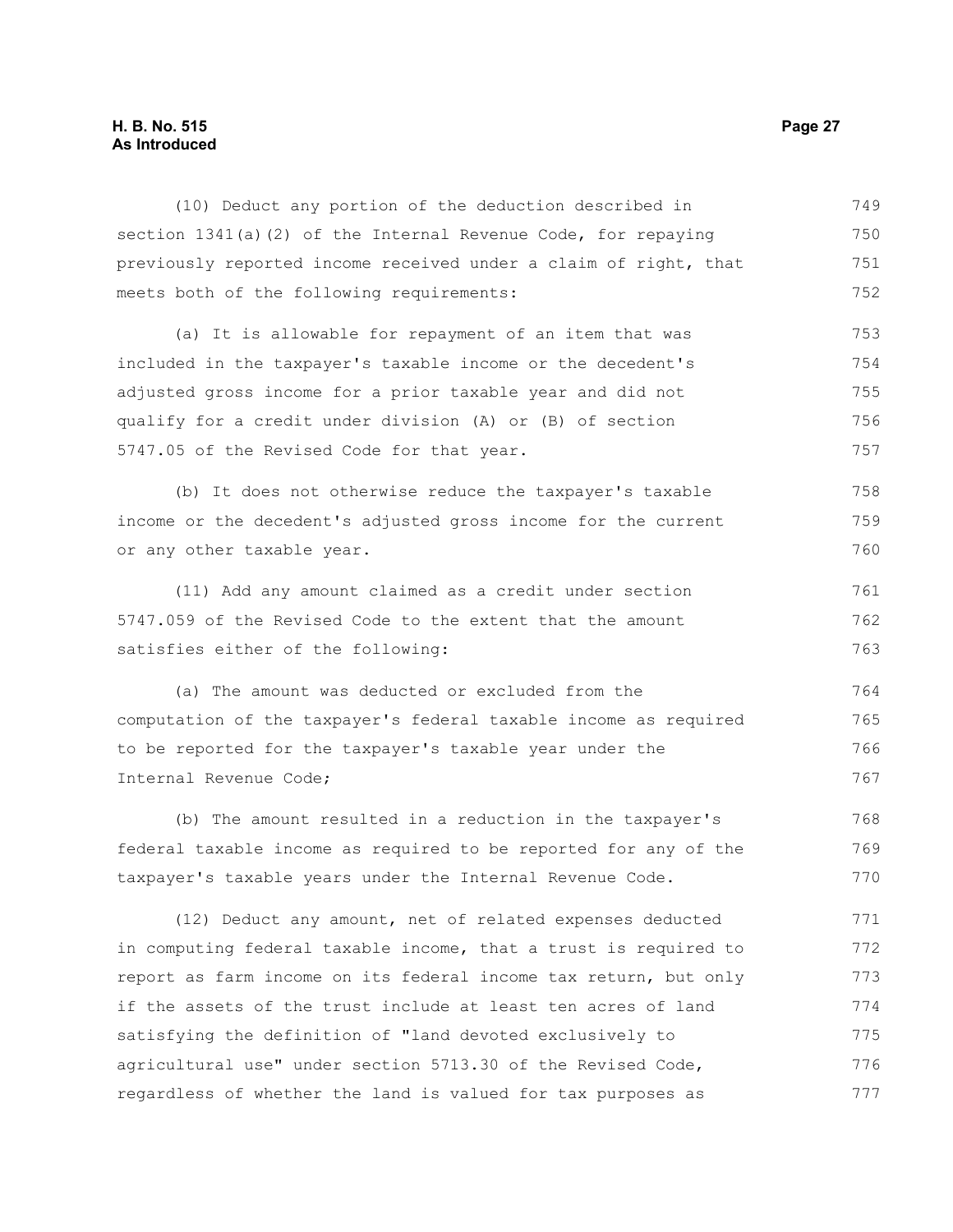such land under sections 5713.30 to 5713.38 of the Revised Code. If the trust is a pass-through entity investor, section 5747.231 of the Revised Code applies in ascertaining if the trust is eligible to claim the deduction provided by division (S)(12) of this section in connection with the pass-through entity's farm income. 778 779 780 781 782 783

Except for farm income attributable to the S portion of an electing small business trust, the deduction provided by division (S)(12) of this section is allowed only to the extent that the trust has not distributed such farm income. 784 785 786 787

(13) Add the net amount of income described in section 641(c) of the Internal Revenue Code to the extent that amount is not included in federal taxable income. 788 789 790

(14) Add or deduct the amount the taxpayer would be required to add or deduct under division (A)(17) or (18) of this section if the taxpayer's Ohio taxable income were computed in the same manner as an individual's Ohio adjusted gross income is computed under this section. 791 792 793 794 795

(T) "School district income" and "school district income tax" have the same meanings as in section 5748.01 of the Revised Code.

(U) As used in divisions (A)(7), (A)(8), (S)(6), and (S) (7) of this section, "public obligations," "purchase obligations," and "interest or interest equivalent" have the same meanings as in section 5709.76 of the Revised Code. 799 800 801 802

(V) "Limited liability company" means any limited liability company formed under Chapter 1705. or 1706. of the Revised Code or under the laws of any other state. 803 804 805

(W) "Pass-through entity investor" means any person who, 806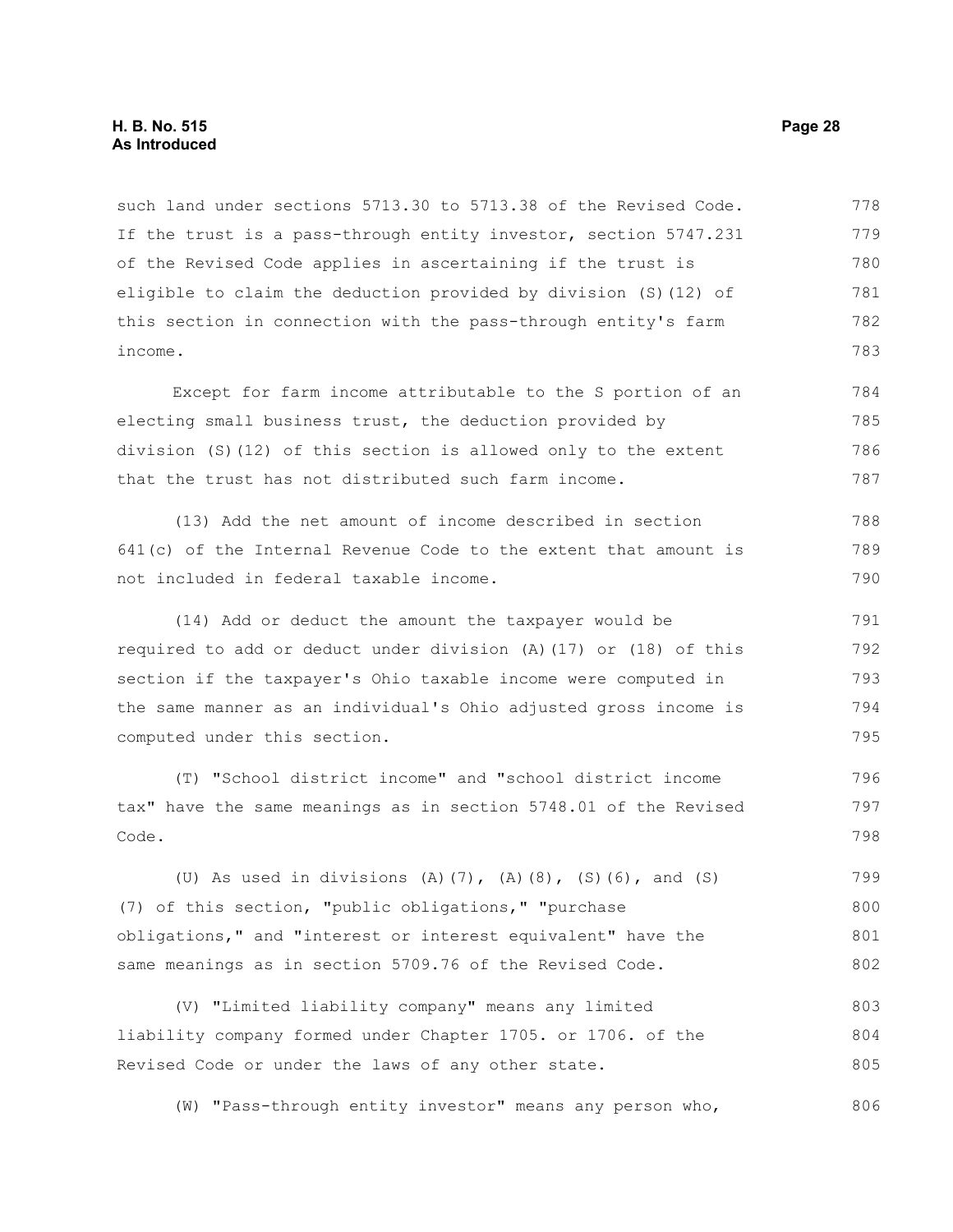during any portion of a taxable year of a pass-through entity, is a partner, member, shareholder, or equity investor in that pass-through entity. (X) "Banking day" has the same meaning as in section 1304.01 of the Revised Code. (Y) "Month" means a calendar month. (Z) "Quarter" means the first three months, the second three months, the third three months, or the last three months of the taxpayer's taxable year. (AA)(1) "Modified business income" means the business income included in a trust's Ohio taxable income after such taxable income is first reduced by the qualifying trust amount, if any. (2) "Qualifying trust amount" of a trust means capital gains and losses from the sale, exchange, or other disposition of equity or ownership interests in, or debt obligations of, a qualifying investee to the extent included in the trust's Ohio taxable income, but only if the following requirements are satisfied: (a) The book value of the qualifying investee's physical assets in this state and everywhere, as of the last day of the qualifying investee's fiscal or calendar year ending immediately prior to the date on which the trust recognizes the gain or loss, is available to the trust. 807 808 809 810 811 812 813 814 815 816 817 818 819 820 821 822 823 824 825 826 827 828 829 830

(b) The requirements of section 5747.011 of the Revised Code are satisfied for the trust's taxable year in which the trust recognizes the gain or loss. 831 832 833

Any gain or loss that is not a qualifying trust amount is 834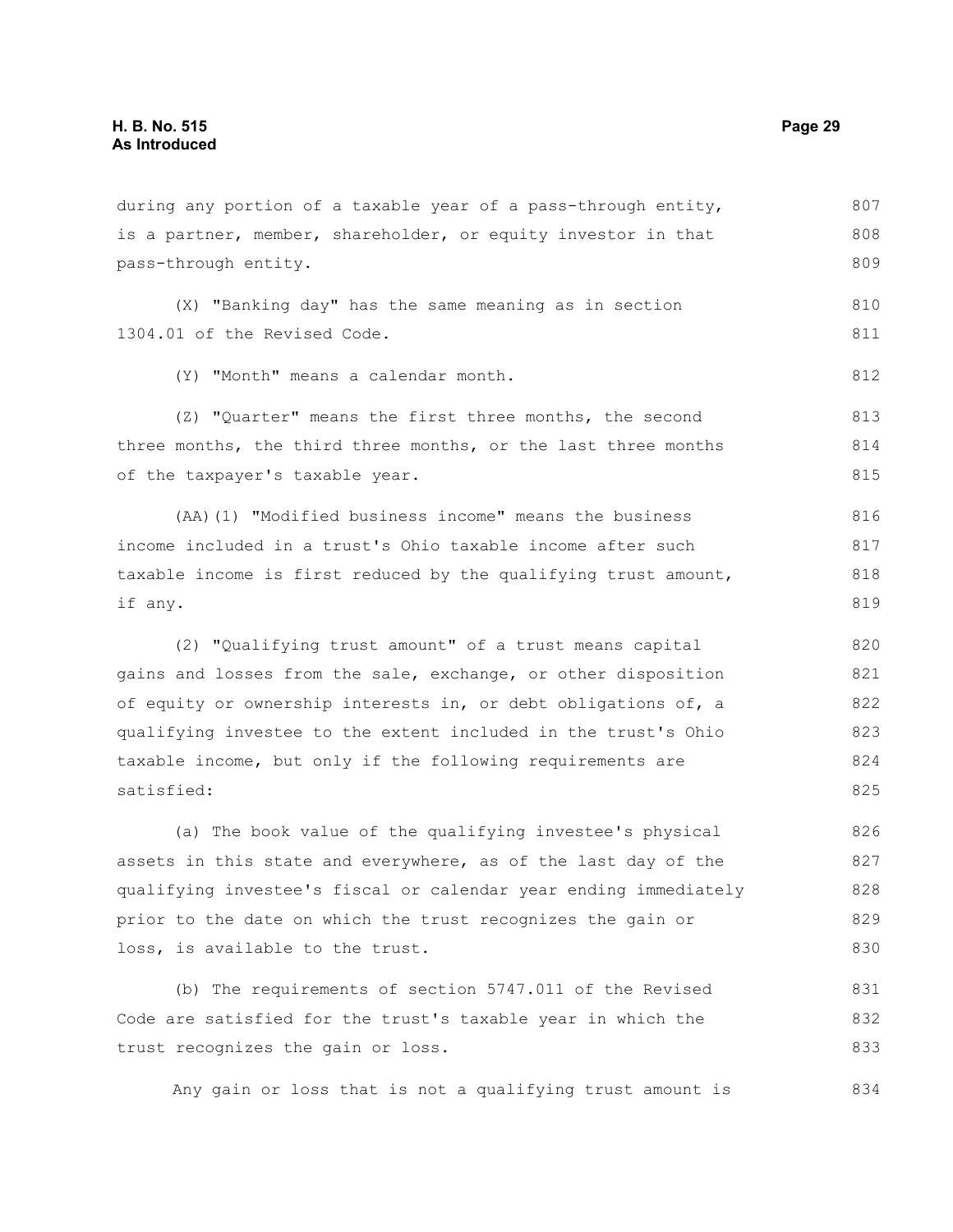modified business income, qualifying investment income, or modified nonbusiness income, as the case may be. (3) "Modified nonbusiness income" means a trust's Ohio taxable income other than modified business income, other than the qualifying trust amount, and other than qualifying investment income, as defined in section 5747.012 of the Revised Code, to the extent such qualifying investment income is not otherwise part of modified business income. (4) "Modified Ohio taxable income" applies only to trusts, and means the sum of the amounts described in divisions (AA)(4) (a) to (c) of this section: (a) The fraction, calculated under section 5747.013, and applying section 5747.231 of the Revised Code, multiplied by the sum of the following amounts: (i) The trust's modified business income; (ii) The trust's qualifying investment income, as defined in section 5747.012 of the Revised Code, but only to the extent the qualifying investment income does not otherwise constitute modified business income and does not otherwise constitute a qualifying trust amount. (b) The qualifying trust amount multiplied by a fraction, the numerator of which is the sum of the book value of the 835 836 837 838 839 840 841 842 843 844 845 846 847 848 849 850 851 852 853 854 855 856

qualifying investee's physical assets in this state on the last day of the qualifying investee's fiscal or calendar year ending immediately prior to the day on which the trust recognizes the qualifying trust amount, and the denominator of which is the sum of the book value of the qualifying investee's total physical assets everywhere on the last day of the qualifying investee's fiscal or calendar year ending immediately prior to the day on 857 858 859 860 861 862 863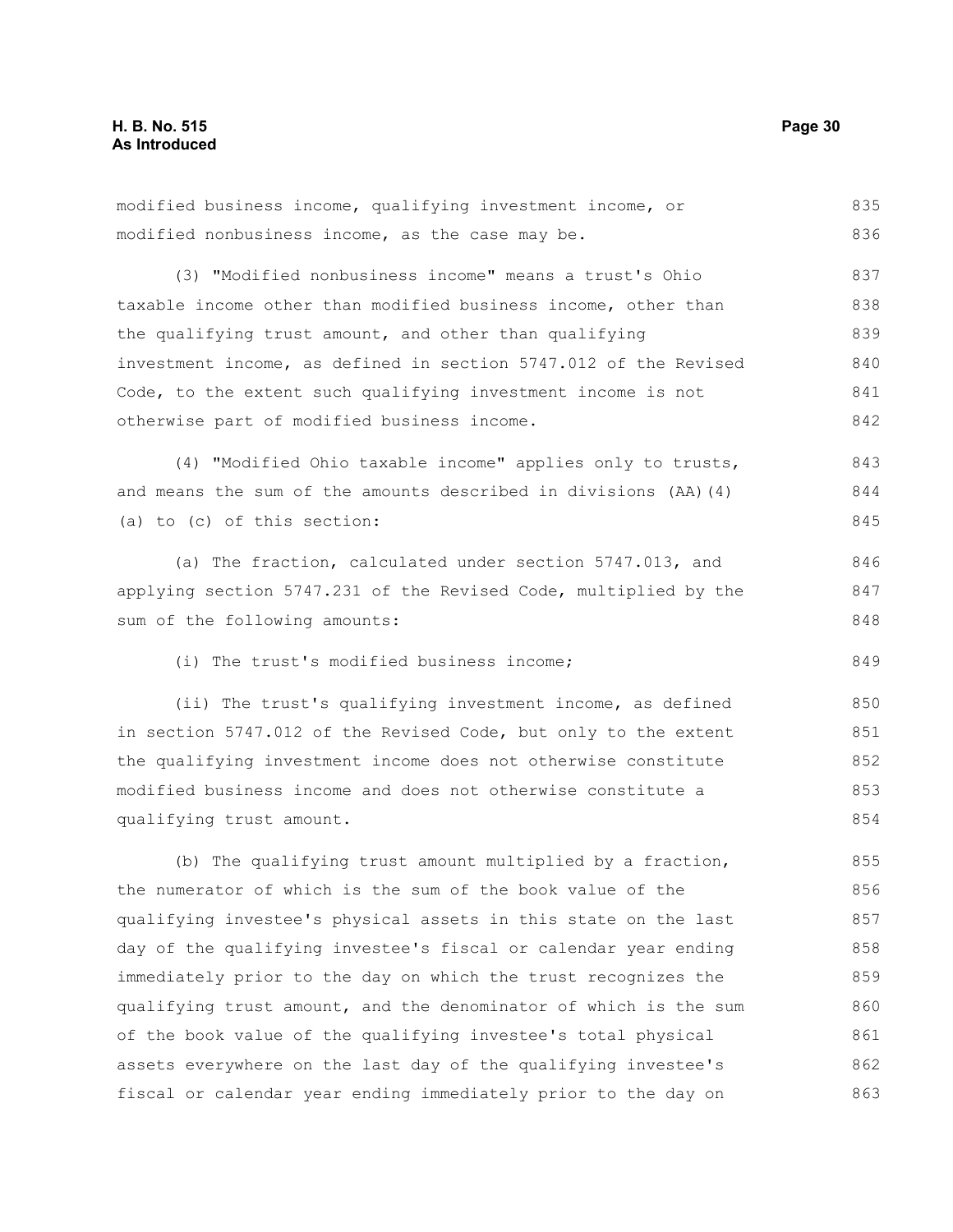which the trust recognizes the qualifying trust amount. If, for a taxable year, the trust recognizes a qualifying trust amount with respect to more than one qualifying investee, the amount described in division (AA)(4)(b) of this section shall equal the sum of the products so computed for each such qualifying investee. 864 865 866 867 868 869

(c)(i) With respect to a trust or portion of a trust that is a resident as ascertained in accordance with division (I)(3) (d) of this section, its modified nonbusiness income.

(ii) With respect to a trust or portion of a trust that is not a resident as ascertained in accordance with division (I)(3) (d) of this section, the amount of its modified nonbusiness income satisfying the descriptions in divisions (B)(2) to (5) of section 5747.20 of the Revised Code, except as otherwise provided in division (AA)(4)(c)(ii) of this section. With respect to a trust or portion of a trust that is not a resident as ascertained in accordance with division (I)(3)(d) of this section, the trust's portion of modified nonbusiness income recognized from the sale, exchange, or other disposition of a debt interest in or equity interest in a section 5747.212 entity, as defined in section 5747.212 of the Revised Code, without regard to division (A) of that section, shall not be allocated to this state in accordance with section 5747.20 of the Revised Code but shall be apportioned to this state in accordance with division (B) of section 5747.212 of the Revised Code without regard to division (A) of that section. 873 874 875 876 877 878 879 880 881 882 883 884 885 886 887 888 889

If the allocation and apportionment of a trust's income under divisions (AA)(4)(a) and (c) of this section do not fairly represent the modified Ohio taxable income of the trust in this state, the alternative methods described in division (C) of 890 891 892 893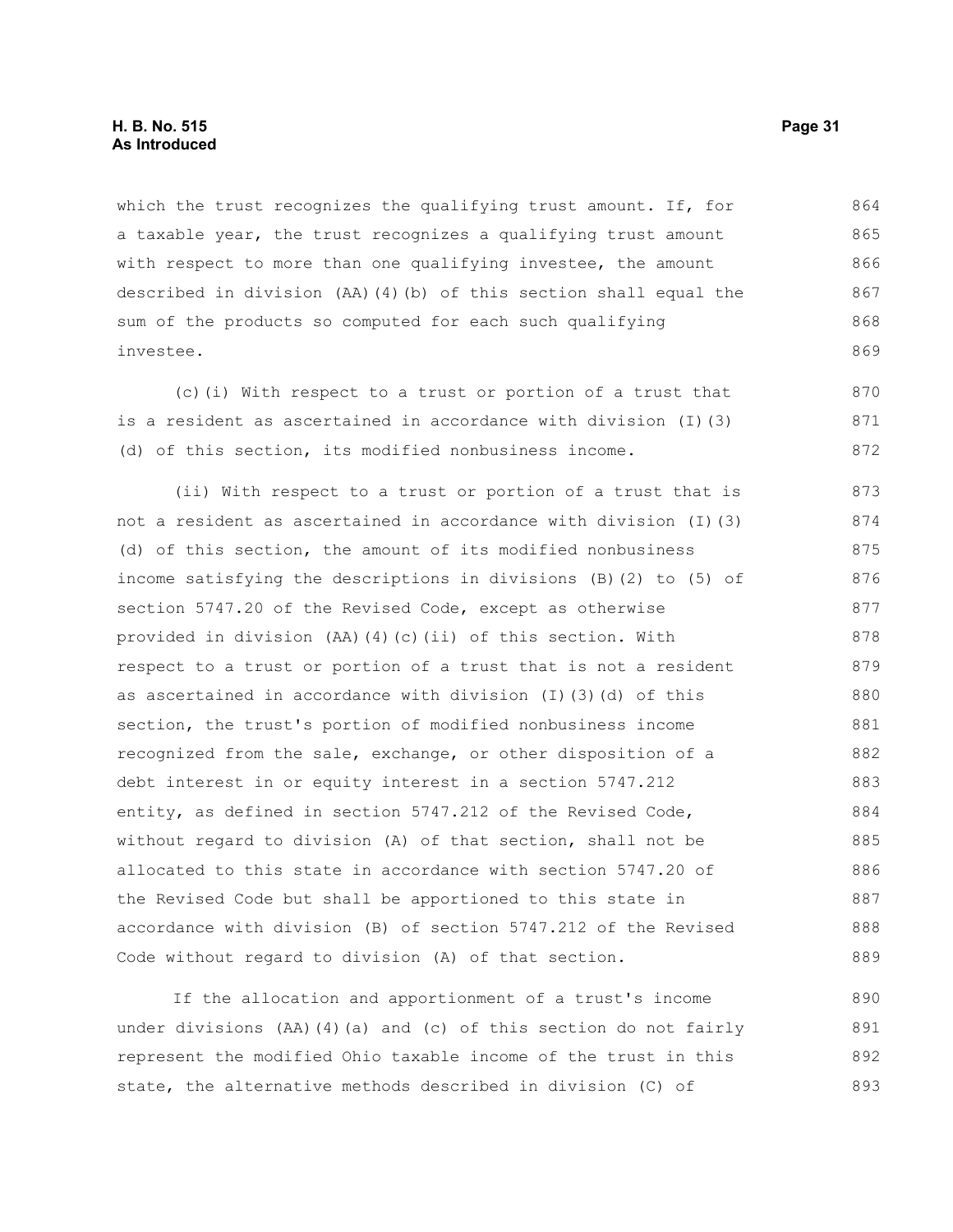section 5747.21 of the Revised Code may be applied in the manner and to the same extent provided in that section. 894 895

(5)(a) Except as set forth in division (AA)(5)(b) of this section, "qualifying investee" means a person in which a trust has an equity or ownership interest, or a person or unit of government the debt obligations of either of which are owned by a trust. For the purposes of division (AA)(2)(a) of this section and for the purpose of computing the fraction described in division (AA)(4)(b) of this section, all of the following apply: 896 897 898 899 900 901 902

(i) If the qualifying investee is a member of a qualifying controlled group on the last day of the qualifying investee's fiscal or calendar year ending immediately prior to the date on which the trust recognizes the gain or loss, then "qualifying investee" includes all persons in the qualifying controlled group on such last day. 903 904 905 906 907 908

(ii) If the qualifying investee, or if the qualifying investee and any members of the qualifying controlled group of which the qualifying investee is a member on the last day of the qualifying investee's fiscal or calendar year ending immediately prior to the date on which the trust recognizes the gain or loss, separately or cumulatively own, directly or indirectly, on the last day of the qualifying investee's fiscal or calendar year ending immediately prior to the date on which the trust recognizes the qualifying trust amount, more than fifty per cent of the equity of a pass-through entity, then the qualifying investee and the other members are deemed to own the proportionate share of the pass-through entity's physical assets which the pass-through entity directly or indirectly owns on the last day of the pass-through entity's calendar or fiscal year ending within or with the last day of the qualifying investee's 909 910 911 912 913 914 915 916 917 918 919 920 921 922 923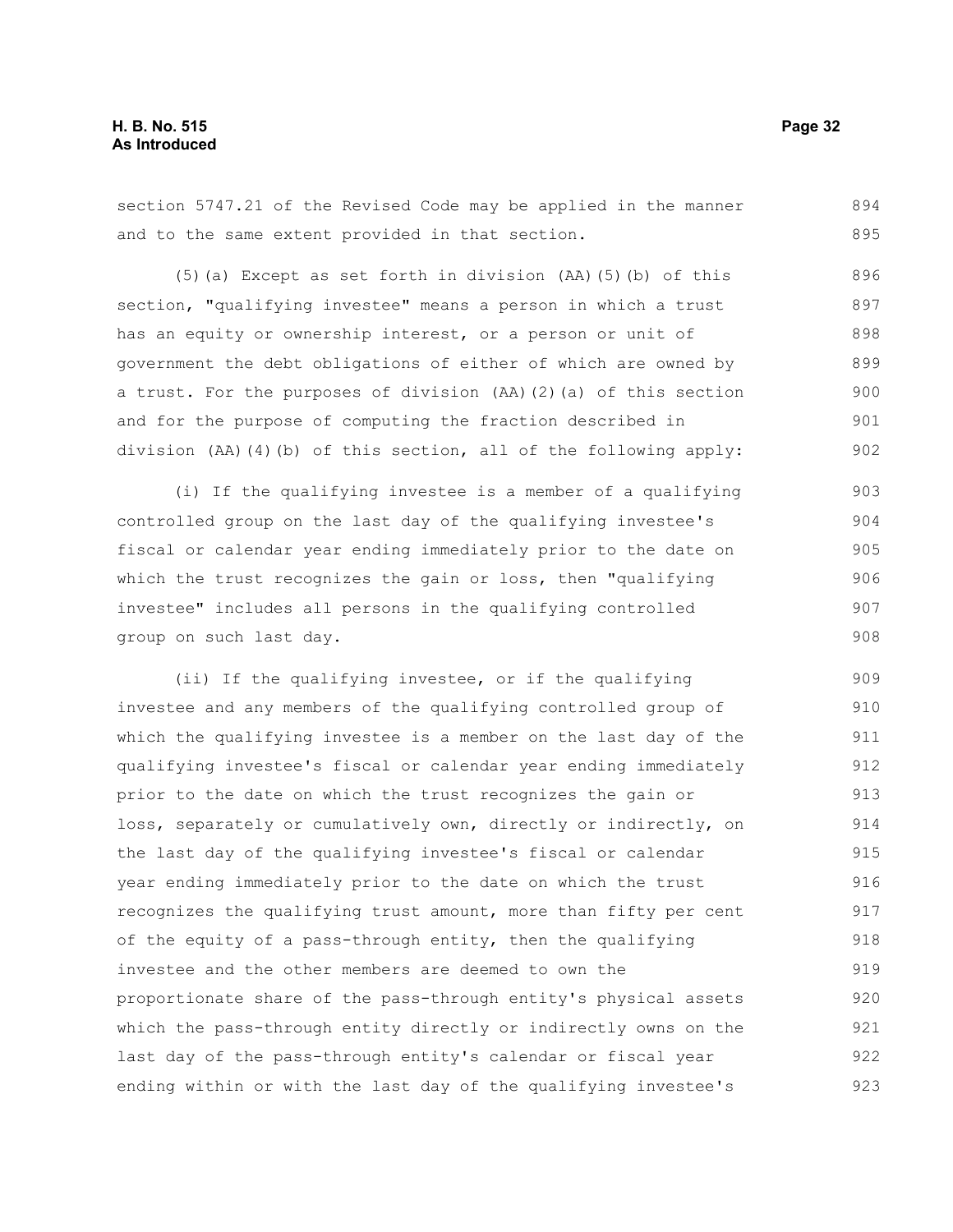fiscal or calendar year ending immediately prior to the date on which the trust recognizes the qualifying trust amount. 924 925

(iii) For the purposes of division (AA)(5)(a)(iii) of this section, "upper level pass-through entity" means a pass-through entity directly or indirectly owning any equity of another passthrough entity, and "lower level pass-through entity" means that other pass-through entity. 926 927 928 929 930

An upper level pass-through entity, whether or not it is also a qualifying investee, is deemed to own, on the last day of the upper level pass-through entity's calendar or fiscal year, the proportionate share of the lower level pass-through entity's physical assets that the lower level pass-through entity directly or indirectly owns on the last day of the lower level pass-through entity's calendar or fiscal year ending within or with the last day of the upper level pass-through entity's fiscal or calendar year. If the upper level pass-through entity directly and indirectly owns less than fifty per cent of the equity of the lower level pass-through entity on each day of the upper level pass-through entity's calendar or fiscal year in which or with which ends the calendar or fiscal year of the lower level pass-through entity and if, based upon clear and convincing evidence, complete information about the location and cost of the physical assets of the lower pass-through entity is not available to the upper level pass-through entity, then solely for purposes of ascertaining if a gain or loss constitutes a qualifying trust amount, the upper level passthrough entity shall be deemed as owning no equity of the lower level pass-through entity for each day during the upper level pass-through entity's calendar or fiscal year in which or with which ends the lower level pass-through entity's calendar or fiscal year. Nothing in division (AA)(5)(a)(iii) of this section 931 932 933 934 935 936 937 938 939 940 941 942 943 944 945 946 947 948 949 950 951 952 953 954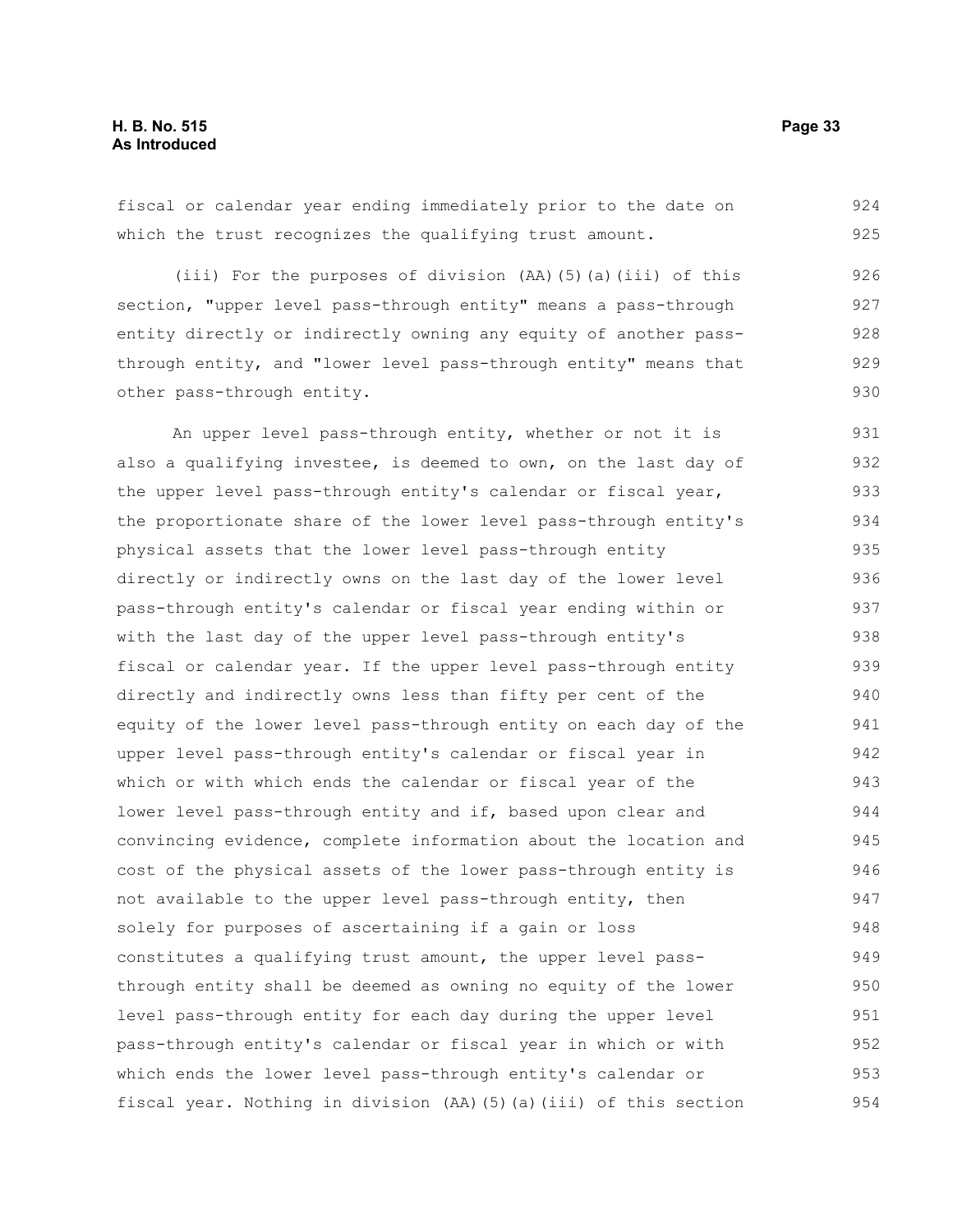shall be construed to provide for any deduction or exclusion in computing any trust's Ohio taxable income. (b) With respect to a trust that is not a resident for the taxable year and with respect to a part of a trust that is not a resident for the taxable year, "qualifying investee" for that taxable year does not include a C corporation if both of the following apply: (i) During the taxable year the trust or part of the trust recognizes a gain or loss from the sale, exchange, or other disposition of equity or ownership interests in, or debt obligations of, the C corporation. (ii) Such gain or loss constitutes nonbusiness income. (6) "Available" means information is such that a person is able to learn of the information by the due date plus extensions, if any, for filing the return for the taxable year in which the trust recognizes the gain or loss. (BB) "Qualifying controlled group" has the same meaning as in section 5733.04 of the Revised Code. (CC) "Related member" has the same meaning as in section 5733.042 of the Revised Code. (DD)(1) For the purposes of division (DD) of this section: (a) "Qualifying person" means any person other than a qualifying corporation. (b) "Qualifying corporation" means any person classified for federal income tax purposes as an association taxable as a corporation, except either of the following: 955 956 957 958 959 960 961 962 963 964 965 966 967 968 969 970 971 972 973 974 975 976 977 978 979 980

(i) A corporation that has made an election under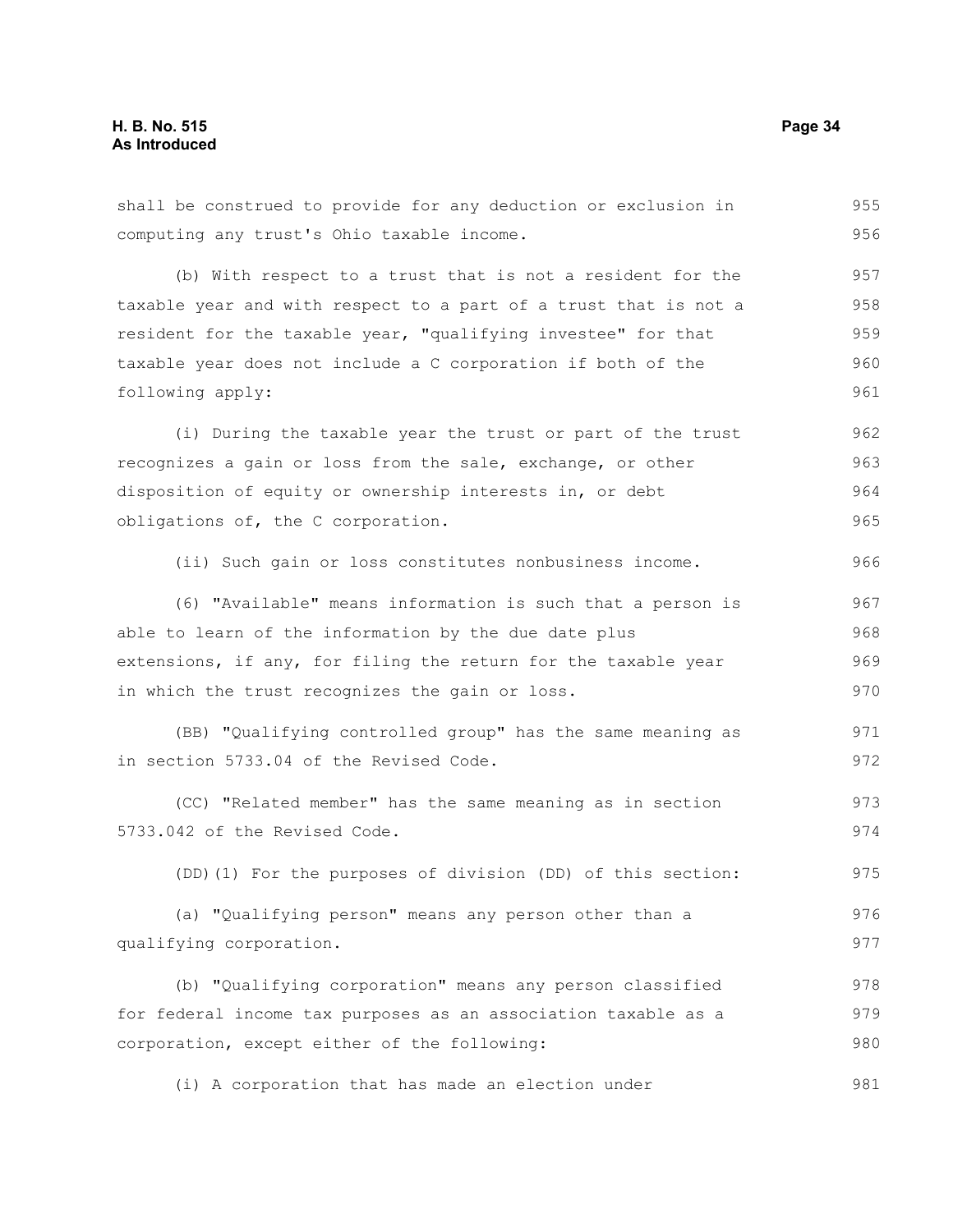subchapter S, chapter one, subtitle A, of the Internal Revenue Code for its taxable year ending within, or on the last day of, the investor's taxable year; 982 983 984

(ii) A subsidiary that is wholly owned by any corporation that has made an election under subchapter S, chapter one, subtitle A of the Internal Revenue Code for its taxable year ending within, or on the last day of, the investor's taxable year. 985 986 987 988 989

(2) For the purposes of this chapter, unless expressly stated otherwise, no qualifying person indirectly owns any asset directly or indirectly owned by any qualifying corporation. 990 991 992

(EE) For purposes of this chapter and Chapter 5751. of the Revised Code: 993 994

(1) "Trust" does not include a qualified pre-income tax trust. 995 996

(2) A "qualified pre-income tax trust" is any pre-income tax trust that makes a qualifying pre-income tax trust election as described in division (EE)(3) of this section. 997 998 999

(3) A "qualifying pre-income tax trust election" is an election by a pre-income tax trust to subject to the tax imposed by section 5751.02 of the Revised Code the pre-income tax trust and all pass-through entities of which the trust owns or controls, directly, indirectly, or constructively through related interests, five per cent or more of the ownership or equity interests. The trustee shall notify the tax commissioner in writing of the election on or before April 15, 2006. The election, if timely made, shall be effective on and after January 1, 2006, and shall apply for all tax periods and tax years until revoked by the trustee of the trust. 1000 1001 1002 1003 1004 1005 1006 1007 1008 1009 1010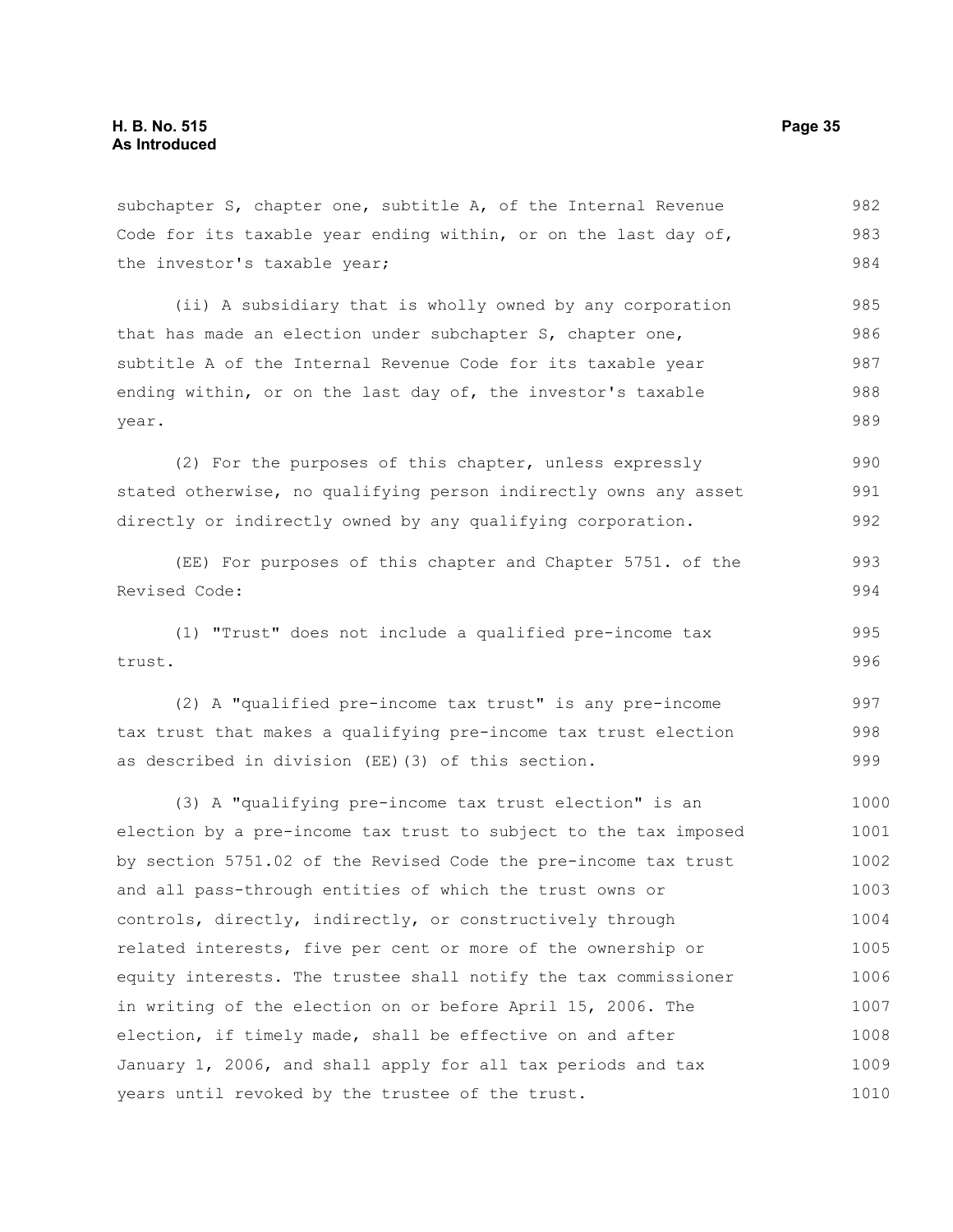| (4) A "pre-income tax trust" is a trust that satisfies all       | 1011 |
|------------------------------------------------------------------|------|
| of the following requirements:                                   | 1012 |
| (a) The document or instrument creating the trust was            | 1013 |
| executed by the grantor before January 1, 1972;                  | 1014 |
| (b) The trust became irrevocable upon the creation of the        | 1015 |
| trust; and                                                       | 1016 |
| (c) The grantor was domiciled in this state at the time          | 1017 |
| the trust was created.                                           | 1018 |
| (FF) "Uniformed services" has the same meaning as in 10          | 1019 |
| U.S.C. 101.                                                      | 1020 |
| (GG) "Taxable business income" means the amount by which         | 1021 |
| an individual's business income that is included in federal      | 1022 |
| adjusted gross income exceeds the amount of business income the  | 1023 |
| individual is authorized to deduct under division (A) (28) of    | 1024 |
| this section for the taxable year.                               | 1025 |
| (HH) "Employer" does not include a franchisor with respect       | 1026 |
| to the franchisor's relationship with a franchisee or an         | 1027 |
| employee of a franchisee, unless the franchisor agrees to assume | 1028 |
| that role in writing or a court of competent jurisdiction        | 1029 |
| determines that the franchisor exercises a type or degree of     | 1030 |
| control over the franchisee or the franchisee's employees that   | 1031 |
| is not customarily exercised by a franchisor for the purpose of  | 1032 |
| protecting the franchisor's trademark, brand, or both. For       | 1033 |
| purposes of this division, "franchisor" and "franchisee" have    | 1034 |
| the same meanings as in 16 C.F.R. 436.1.                         | 1035 |
| (II) "Modified adjusted gross income" means Ohio adjusted        | 1036 |
| gross income plus any amount deducted under divisions (A) (28)   | 1037 |
| and (34) of this section for the taxable year.                   | 1038 |